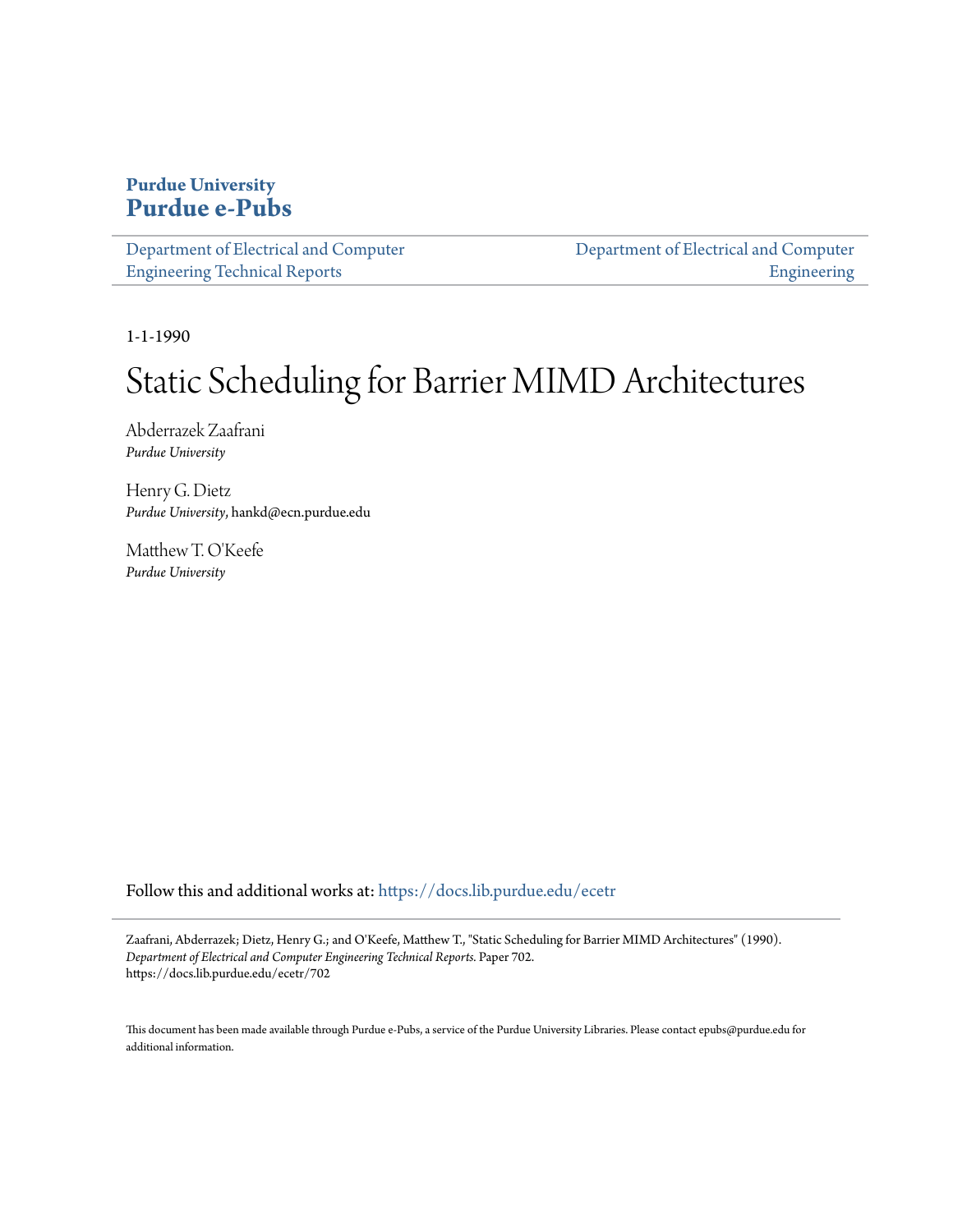

# **Static Scheduling for Barrier MIMD Architectures**

**Abderrazek Zaafrani Henry G. Dietz Matthew T. O'Keefe**

**TR-EE 90-10** January, 1990

**School of Electrical Engineering Purdue University West Lafayette, Indiana 47907**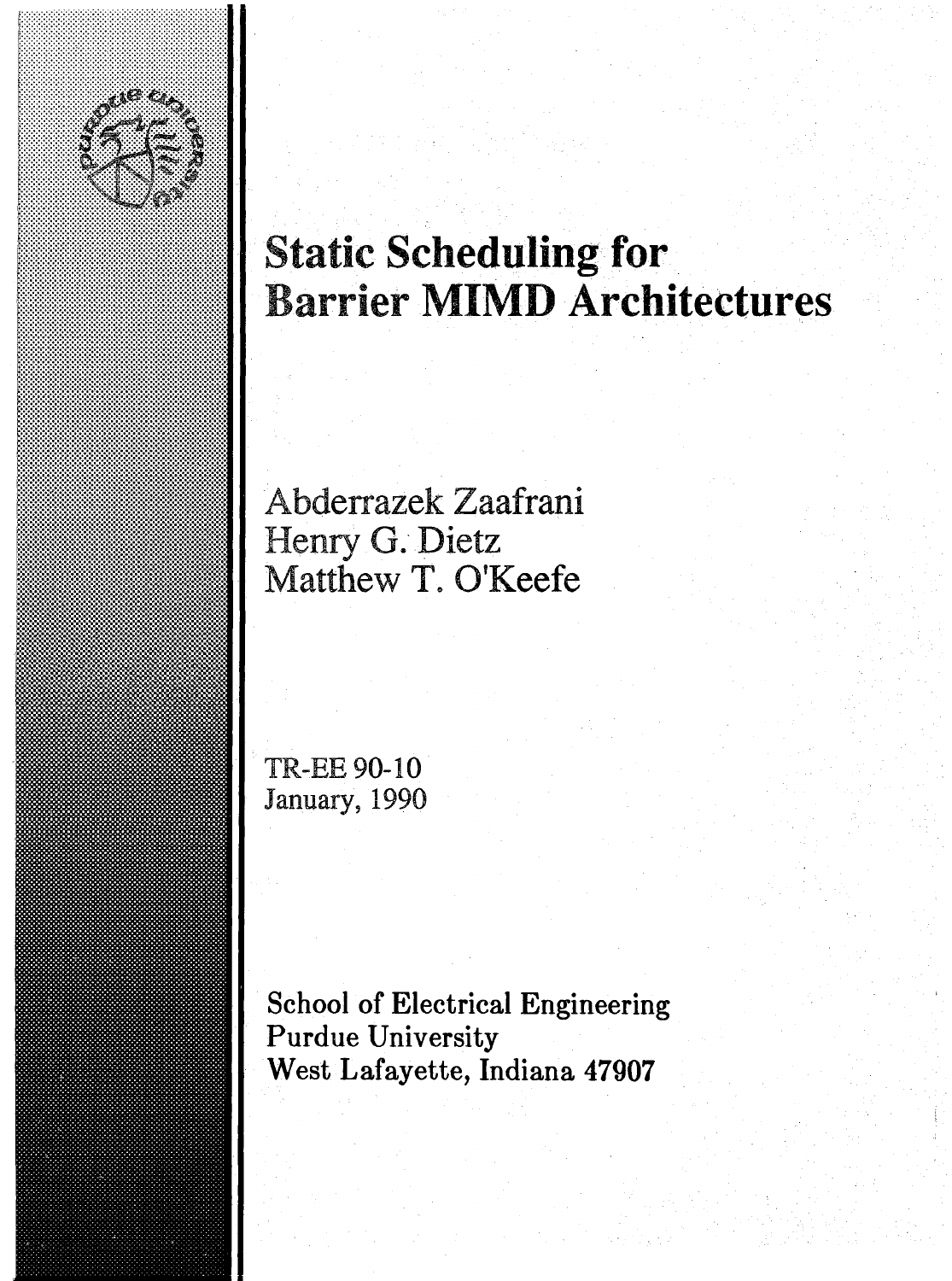## **Static Scheduling for Barrier MIMD Architectures**

*Abderrazek Zaafrani, Henry G. Dietz, and Matthew T. O'Keefe*

School of Electrical Engineering Purdue University West Lafayette, IN 47907 *January 1990* **hankd@ecn.purdue.edu**

#### *ABSTRACT*

Barrier MIMDs are asynchronous Multiple Instruction stream Multiple Data stream architectures capable of parallel execution of variable-execution-time instructions and arbitrary control flow (e.g., while loops and calls); however, they differ from conventional MIMDs in that the need for run-time synchronization is significantly reduced. Whenever a group of processors within a barrier MIMD encounters a synchronization point (barrier), static timing constraints become precise, hence, conceptual synchronizations between the processors often can be statically resolved with zero cost — as in a SIMD or VLIW and using similar compiler technology. Unlike these machines, however, as execution continues past the synchronization point the accuracy within which the compiler can track the relative timing between processors is reduced. Where this imprecision becomes too large, the compiler simply inserts a synchronization barrier to insure that timing imprecision at that point is zero, and again employs static, implicit synchronization.

This paper describes new scheduling and barrier placement algorithms for barrier MIMDs that are based loosely on the list scheduling approach employed for VLIWs [Elli85]. In addition, the experimental results from scheduling more than 3500 synthetic benchmark programs for a parameterized barrier MIMD machine are presented.

Keywords: Static Barrier MIMD (SBM), Dynamic Barrier MIMD (DBM), barrier synchronization, code scheduling, compiler optimization.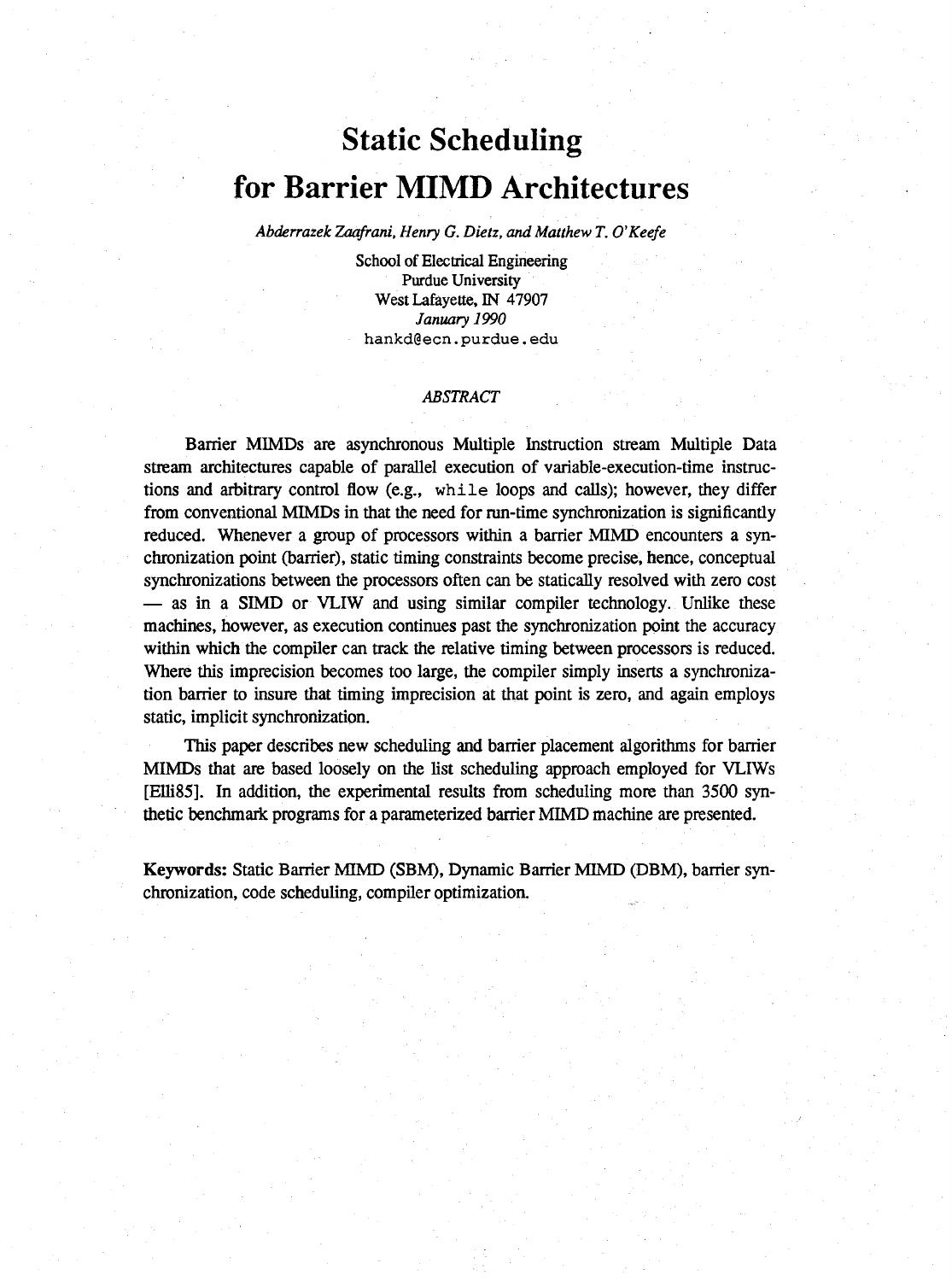#### **I. Introduction**

Runtime synchronization overhead is a critical factor in achieving high speedup using parallel computers. A key advantage of SIMD (Single Instruction stream, Multiple Data stream) architectures is that synchronization is effected statically at compile-time, hence the execution-time cost of synchronization between "processes" is essentially zero. VLIW (Very Long Instruction Word) [Elli85], [CNOPR88] machines are successful in large part because they preserve this property while providing more flexibility in terms of the operations that can be parallelized. Unfortunately, VLIWs cannot tolerate any asynchrony in their operation; hence, they are incapable of parallel execution of multiple flow-paths, subprogram calls, and variable-execution-time instructions. In a recent paper [DSOZ89], a new architecture was proposed that extended the static synchronization properties of the SIMD and VLIW class of parallel machines into the MIMD domain. The new architecture is called the *Static Barrier MlMD,* or *SBM.*

In this paper, we describe scheduling and barrier placement algorithms for barrier MIMDs, as well as extensive results from scheduling synthetic benchmarks using the new algorithms. An SBM is a MIMD computer which has specialized hardware implementing a new type of barrier synchronization which allows the compiler to perform static scheduling. If an SBM barrier is placed across a set of processes, then no process can execute past that barrier until all have reached the barrier. Unlike other barrier mechanisms, all processes will resume execution in exact synchrony<sup>1</sup>. Hence, immediately after executing an SBM barrier, the machine can be treated as a VLIW, using static scheduling to eliminate the need for further runtime synchronization.

However, VLIW machines do not allow MIMD code structures (e.g., multiple flow paths) nor even variable-time instructions. In an SBM, static scheduling tracks both minimum and maximum completion times for each processes' code; runtime synchronization is needed *iff the* minimum time for the consumer of an object is less than the maximum time for that object's producer. If the timing constraints cannot be met statically, this implies that the static timing information has become too " fuzzy." Inserting another barrier effectively reduces this fuzziness to zero. Based on the static scheduling work described in this paper, more than 77% of all synchronizations which would occur in execution on a conventional MIMD will be accomplished without runtime synchronization in a barrier MIMD.

When barrier MIMD architectures were originally proposed [DiSc88], [DSOZ89], an algorithm for inserting barriers while scheduling code was given. The algorithm attempted to minimize the number of barriers required by using the static timing constraints inherent in the barrier synchronization operation. In these previous papers, no implementation of the barrier insertion algorithm was attempted nor was there any algorithm proposed for the actual code scheduling [DSOZ89]. This work contains three new results: a code scheduling algorithm for barrier MIMDs, an " optimal" barrier insertion algorithm, and extensive scheduling experiments on synthetic benchmarks using the new algorithms.

I. Machines with this constraint will be called *barrier MIMDs* in this paper.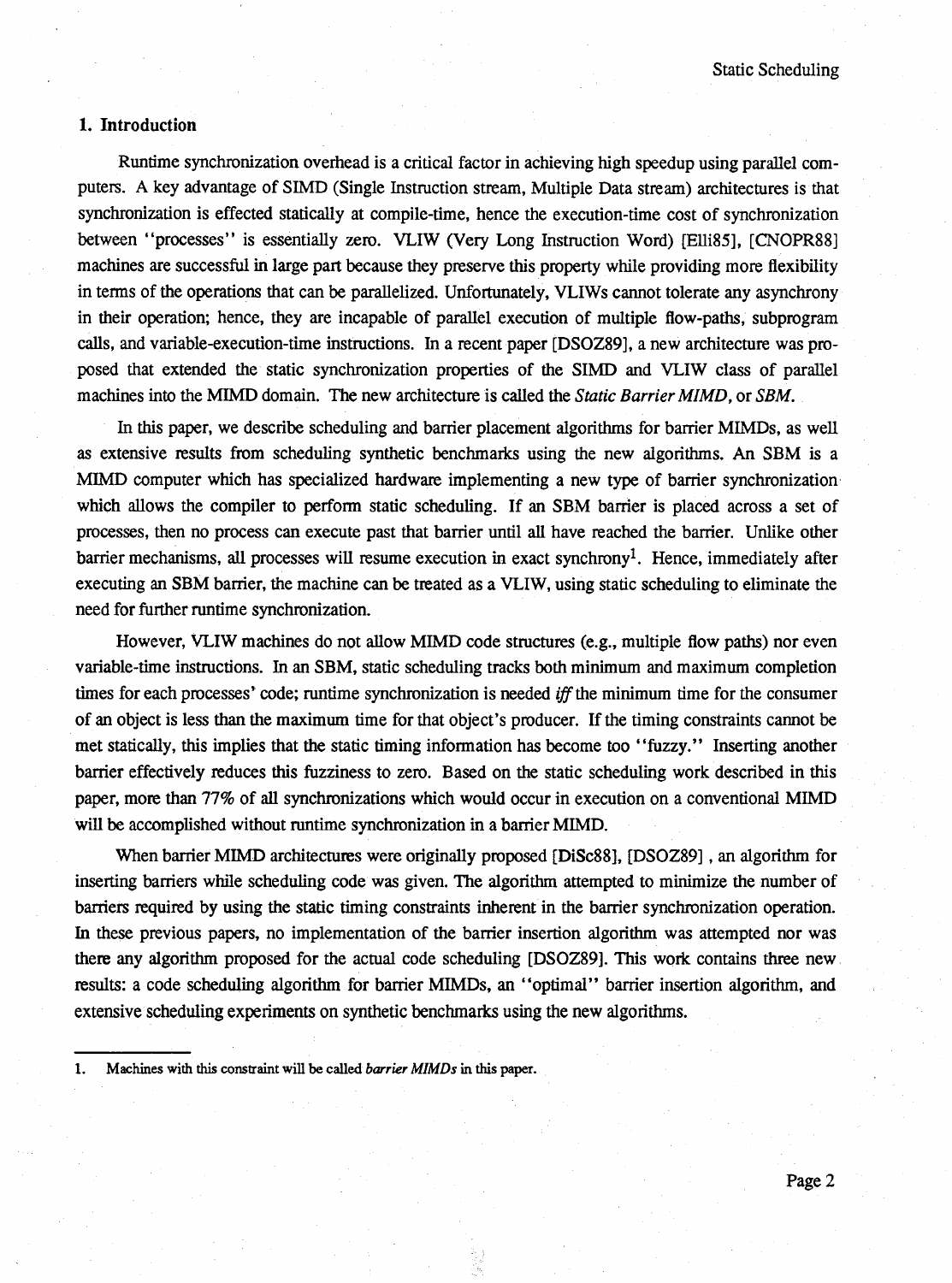The paper is organized as follows. Section two describes the structure of the synthetic benchmark programs, while section three explains the principles of operation for a barrier MIMD. Section four gives the scheduling and barrier insertion algorithms, and is followed by the description of the scheduling experiments in section five. Section six provides a comparison between VLIW and SBM performance for the synthetic benchmarks used in this paper. Finally, section seven gives conclusions and describes current research efforts.

#### **2. Structure of the Synthetic Benchmark Programs**

This study focuses on fine-grain scheduling of a single-chip multiprocessor RISC node [DSC089] that employs the barrier mechanism discussed in this paper. Expensive operations such as multiplication and division are implemented as data-dependent code sequences that introduce asynchrony into the chip operation. Memory accesses across a shared bus or interconnection network involve contention that also involves stochastic delays. It is shown that static scheduling may still be used to advantage within this framework.

In this work, we wished to characterize and study the extent to which static scheduling can be employed in barrier MIMDs. In particular, measurements of the number of synchronizations that are satisfied statically, at compile-time, versus the number that require explicit synchronization instructions executed at run-time were desired. To this end, a compiler was developed for a simple language consisting of basic blocks of code with no control flow constructs.

The programs to be scheduled on barrier machines were automatically generated using common instruction execution frequencies [AlWo75]. This allowed us to automatically generate a very large number of *synthetic benchmarks* from which summary statistics were obtained. It also made it quite simple to change the various characteristics of generated programs to observe the effects on the statistics of scheduled programs. The drawback, of course, is that it is not possible to take real benchmark programs directly as input. Current efforts include prototype compiler development for generating code for barrier MIMDs from a standard set of programming language constructs, including control structures, array and pointer data structures, and subroutine calls [OKee90]. We view the scheduling results for the synthetic benchmarks as conservative in terms of comparing the performance of VLIWs and the SBM since it is precisely for such programming constructs that the SBM is superior.

#### **2.1. Benchmark Instruction Set**

The scheduling algorithm takes as input a basic block of instructions. A basic block is a region of code that contains a sequence of consecutive statements. This region should have a single entry point and no embedded control structures [AhSU86]. There are nine instructions generated from the synthetic code sequences in the instruction set: four of these nine instructions have variable execution time. The variable-time instructions are as follows: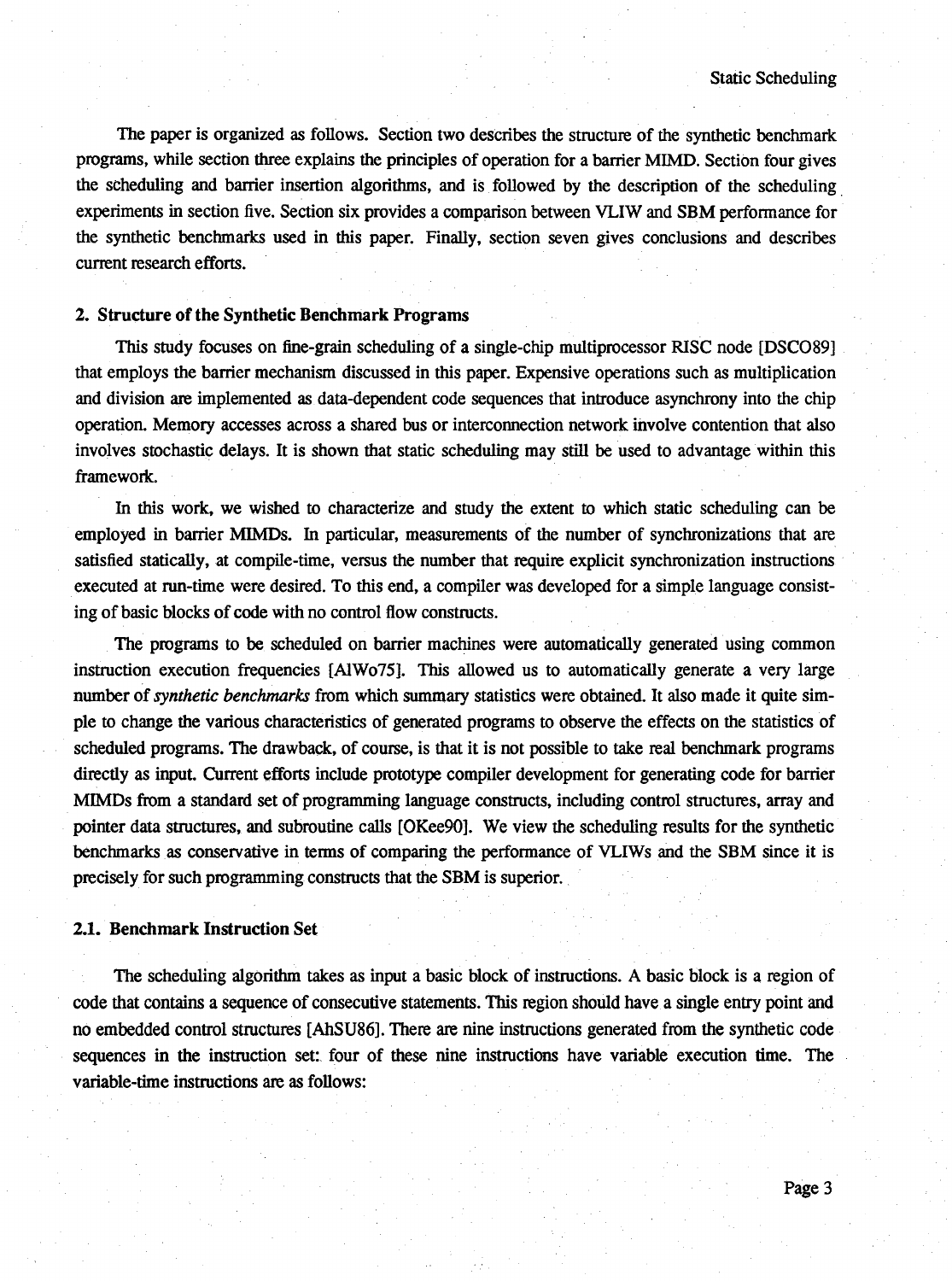| Instruction | Execution Freq. | Min. Time | Max. Time |
|-------------|-----------------|-----------|-----------|
| Load        |                 |           |           |
| Store       |                 |           |           |
| Add         | 45.8%           |           |           |
| Sub         | 33.9%           |           |           |
| And         | 8.8%            |           |           |
| 0r          | 5.2%            |           |           |
| Mul         | 2.9%            | 16        | 24        |
| Div         | 2.2%            | 24        | 32        |
| Mod         | 1.2%            | 24        | 32        |

Table 1: Instruction Frequencies and Execution Time Ranges

Load Execution time varies from one to four time units. In a shared-bus multiprocessor, this difference is mainly due to different access times between local cache and main memory. Typically, an access to the main memory is anywhere from four to twenty times longer • than an access to cache. A more pronounced difference between local and non-local memory is often found in multiprocessors that require that non-local accesses to go through single-or multistage-interconnection networks.

Mul Execution time varies from 16 to 24 units of time. This assumes that the multiplier operation is either implemented using shift and add instructions, or in an asynchronous hardware design. In either case, execution time is variable to take advantage of data-dependent optimizations. Synchronous designs with constant execution time are possible, but require more hardware, typically in the form of pipelines. Since multiplication is a commonly executed instruction, this additional hardware sometimes can be justified.

Div Execution time varies from 24 and 32 time units, for much the same reason as multiply. Asynchronous designs are much more common for division, as the operation is inherently harder to pipeline and the additional hardware is not justified by its typically low execution frequency.

Mod The execution time of the modulus operation Mod varies between 24 and 32 time units, for the same reasons as division.

For the other operations, it is realistic to assume that they have a constant execution time of one unit. These operations are Or, And, Add, Sub, and Store. Table 1 summarizes the instruction frequencies and execution time ranges.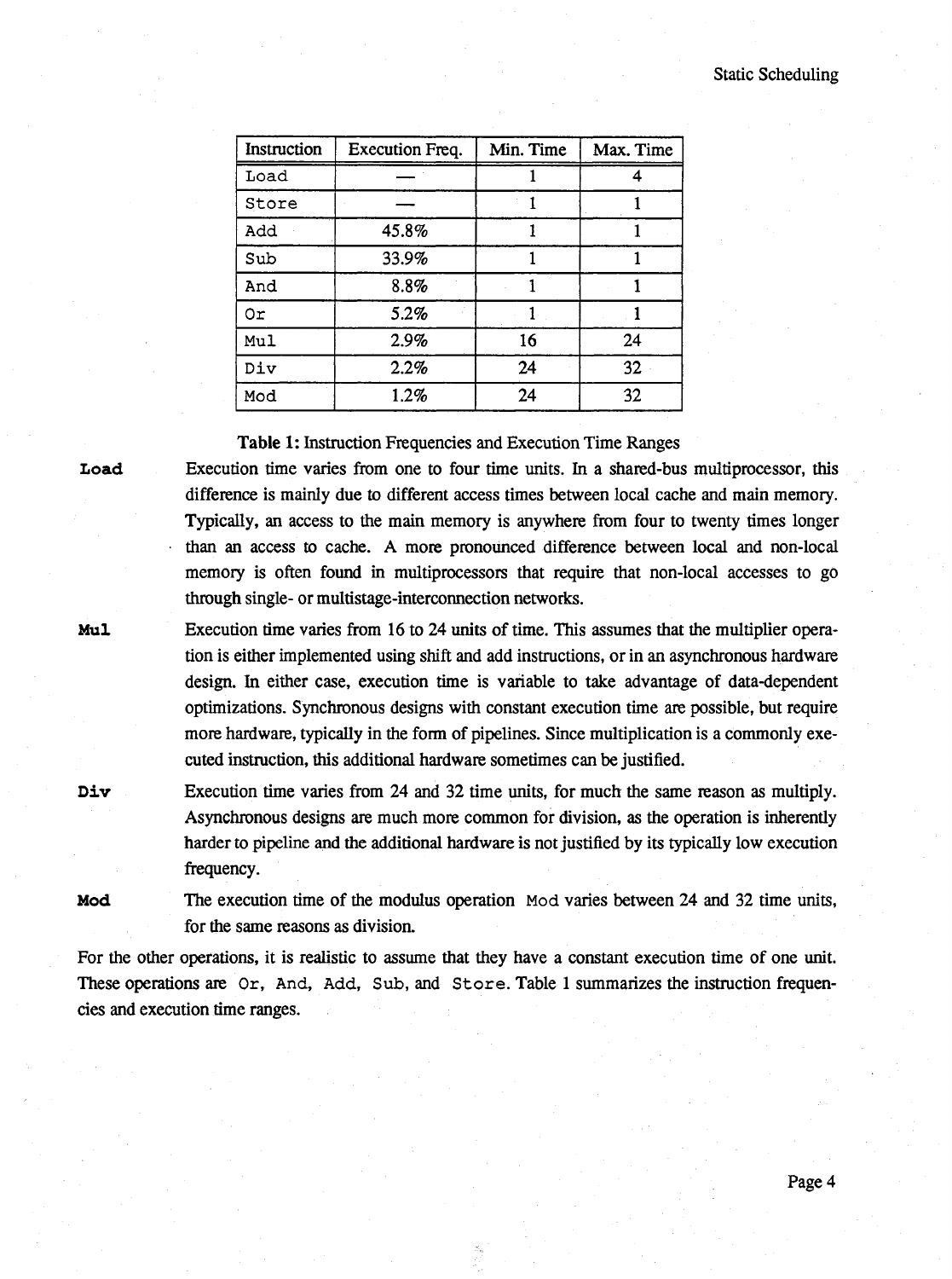#### Static Scheduling

 $\theta$ 

| Tuple No.      | Instruction | Min. Time                    | Max. Time               |
|----------------|-------------|------------------------------|-------------------------|
| 0              | Load i      | 1                            | 4                       |
| $\mathbf{1}$   | Load a      | $\mathbf{1}$                 | $\overline{\mathbf{4}}$ |
| $\overline{2}$ | Add 0,1     | 2                            | 5                       |
| 3              | Store b, 2  | 3                            | 6 <sup>1</sup>          |
| 4              | Load f      | 1                            | $\overline{\mathbf{4}}$ |
| 24             | Load d      | $\mathbf{1}$                 | $\boldsymbol{4}$        |
| $\cdot$ 5      | Load j      | $\mathbf{1}$                 | $\overline{\mathbf{4}}$ |
| 12             | Load c      | $\mathbf{1}$                 | $\overline{\mathbf{4}}$ |
| 26             | And 4,24    | 2                            | 5                       |
| 6              | Add 4,5     | $\boldsymbol{2}$             | 5                       |
| 30             | Sub $26, 4$ | 3                            | 6                       |
| 18             | Sub $6,0$   | 3                            | 6                       |
| 22             | Add 1,2     | $\epsilon$<br>$\overline{2}$ | 5                       |
| 38             | Add 12,30   | $\overline{\mathbf{4}}$      | 7                       |
| 19             | Store i, 18 | 4                            | 7                       |
| 23             | Store a, 22 | 3                            | 6                       |
| 27             | Store h, 26 | 3                            | 6                       |
| 31             | Store e, 30 | $\overline{\mathbf{4}}$      | 7                       |
| 39             | Store g, 38 | 5                            | 8                       |

Figure I: Instructions from Example Synthetic Benchmark

#### *22.* Benchmark Synthesis

A C program was developed to randomly generate the basic blocks according to the statistics described below. This program requires as input the number of statements, variables, and constants desired in the generated code. It then generates a random sequence of assignment statements satisfying the desired conditions. The frequency of the assignment statements corresponds loosely to the instruction frequency distributions found in [AlWo75]. Note that in table I the frequencies of load and store are not given. These instructions are provided as necessary during code generation and optimization: the first reference to a variable causes a load for that variable to be generated, and a store is generated when a variable is assigned a value.

During code generation, the randomly-generated assignment statements are optimized using standard local optimizations, including common subexpression elimination, constant folding and value propagation, and dead code elimination [AhSU86]. Hence, the resulting synthetic benchmark does not contain " redundant" parallelism that might skew the results.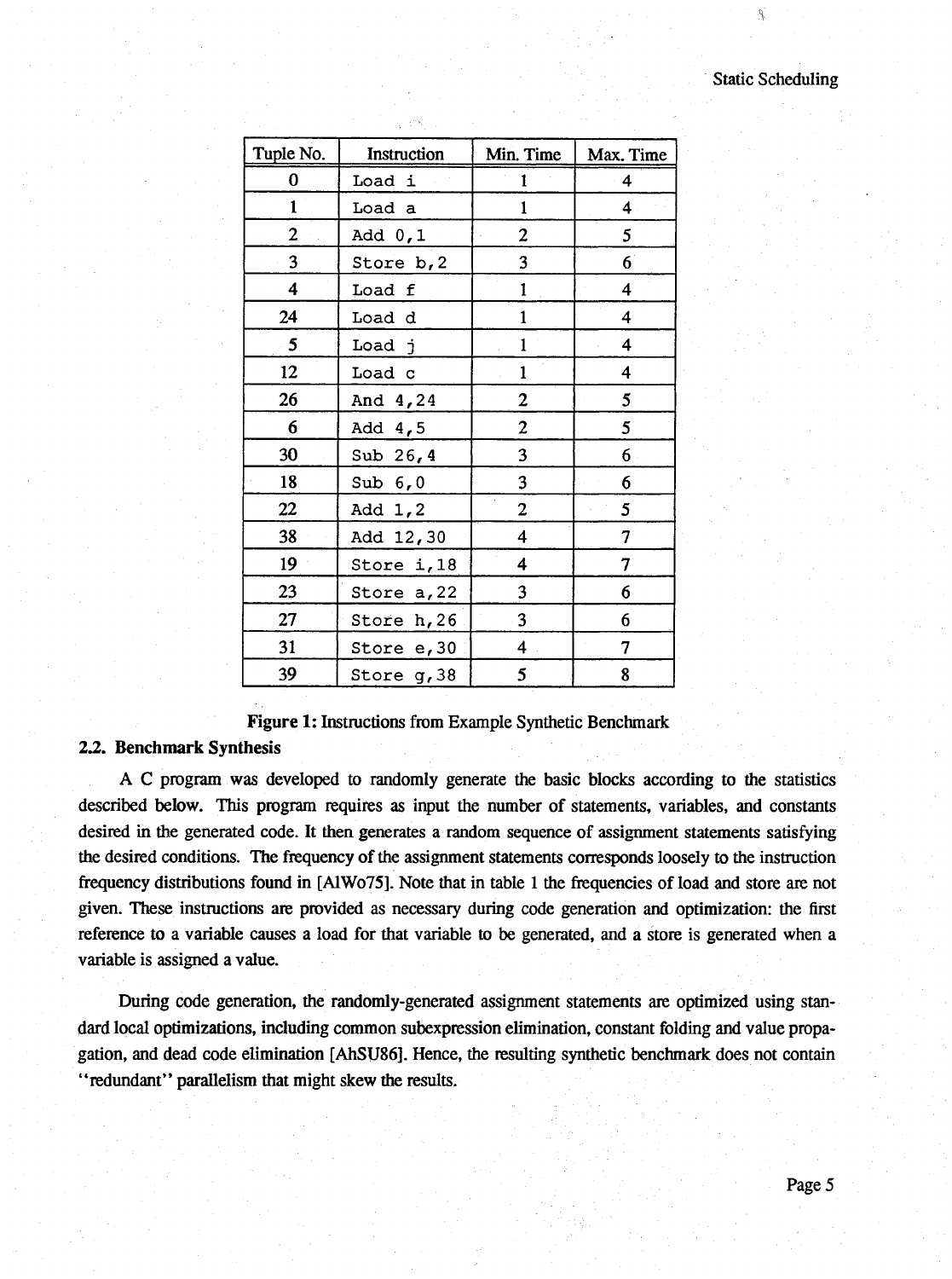

Figure 2: Instruction DAG for Example Synthetic Benchmark.

An example synthetic benchmark is shown in figure I, and its corresponding DAG (directed acyclic graph) is shown in figure 2. In figure I, the leftmost column represents the tuple number. Each tuple is incrementally assigned a number as it is generated by the code generator. Many tuples are not represented because they were removed by the optimizer. The two rightmost columns represent the minimum finish time and maximum finish time on an infinite number of processors. This columns will help in ordering the tuples as it will be explained in section 4. In the instruction DAG the instructions are represented as nodes and edges represent the precedence constraints between instructions. This DAG is important to both the code optimizations and scheduling algorithms.

Parameters for both the generated code and the scheduling algorithms can be varied. These machine size for the scheduling algorithm can be varied from 2 to 128 processing elements. The parameters for the random sequences of assignment statements include the number of variables and statements. The number of variables corresponds roughly to the parallelism width of the generated benchmark after optimization. For a fixed number of processors, the number of variables can be varied from 2 to 15 variables. For a fixed number of processors and a fixed number of variables, the number of statements can be varied from 5 to 60 statements. The larger basic blocks sizes approximate a long instruction trace found in VLIW scheduling [Elli85].

#### 3. Barrier MIMD Principles of Operation

Figures 3 through 8 are used to illustrate the basic scheduling concepts behind barrier MIMD architectures. Figure 3 depicts the use of conventional directed synchronization to insure that the producer executes before the consumer. Here, at run-time, a synchronization object is transmitted from the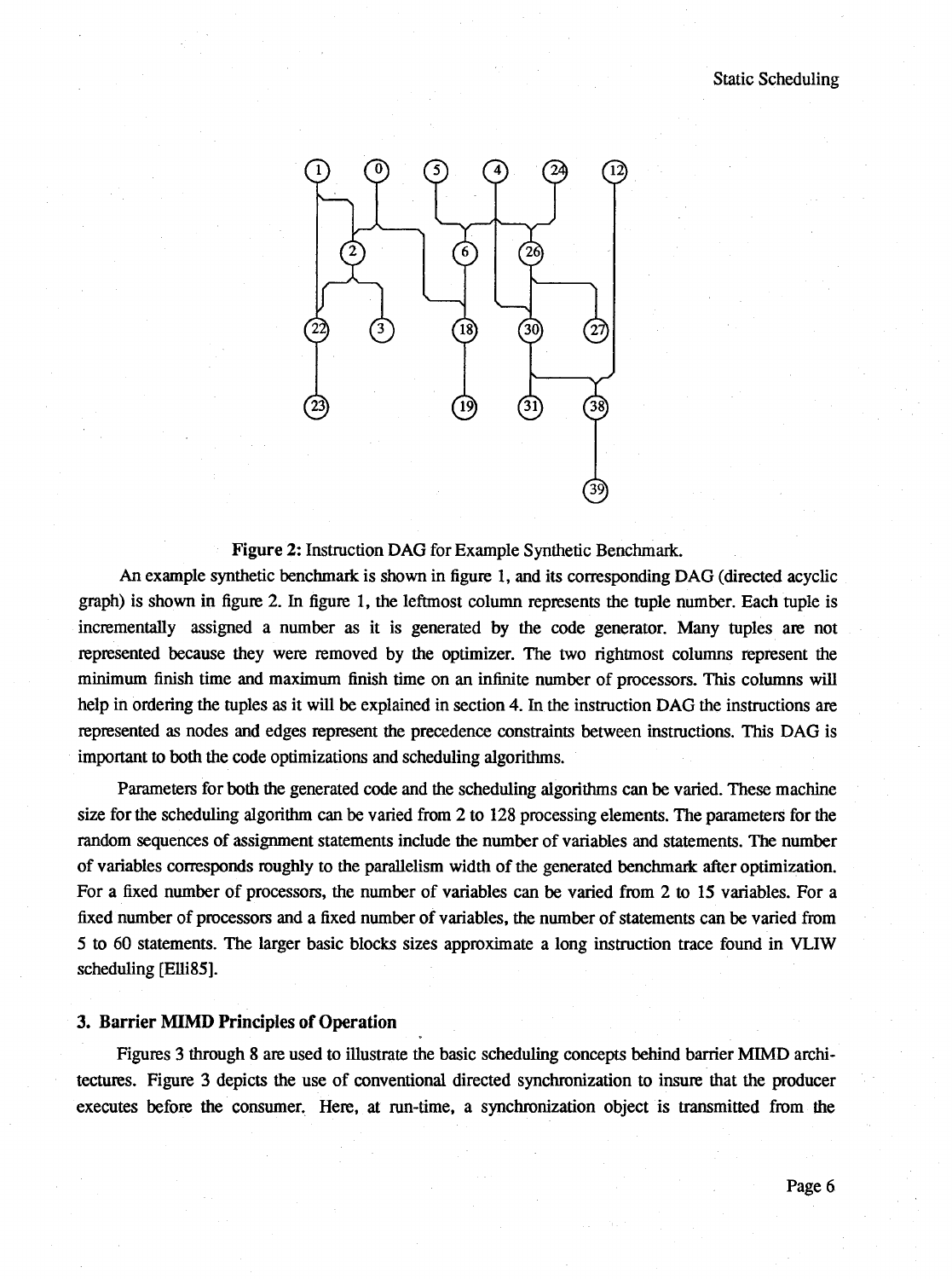producer to the consumer. This transmission could take a potentially unbounded amount of time dependent on routing and traffic through a network; hence, the only timing information available at compiletime is that the consumer will execute at a time after the producer.



Instead, suppose that compiler analysis attempts to precisely track the minimum and maximum times at which the producer and consumer would execute without using any runtime synchronization. As shown in figure 4, if the minimum consumer time is greater than the maximum producer time, then no runtime synchronization is required. If not, as in figure 5, then it is necessary to insert a barrier to impose timing constraints which will be known to satisfy the producer/consumer relationship. This is shown in figure 6.



Shaffer [Shaf89] and others have applied a transitive reduction [AhHU74] to task graphs to remove redundant synchronization in code executing on MIMD architectures. Callahan [Call87] proposed a similar method for reducing the number of (conventional) barrier synchronizations required in scheduling nested loop constructs. However, these techniques will only remove synchronizations based on graph structure, rather than on knowledge of minimum and maximum execution time bounds as we propose. In addition to removing synchronizations based on the structure of the task graph, we can safely remove those synchronizations constrained by timing to be satisfied despite the lack of a subsuming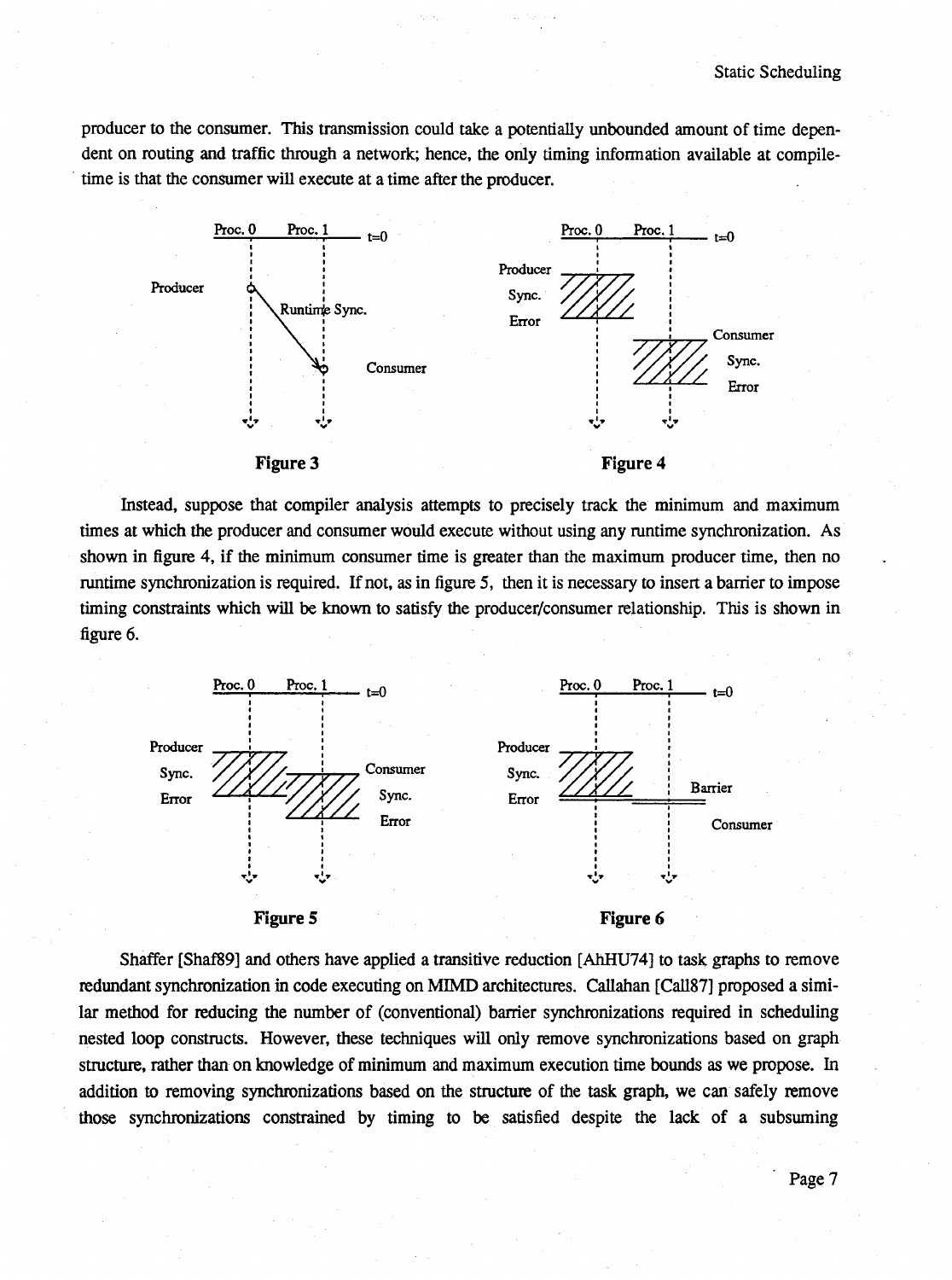synchronization.



There is also a secondary effect unique to our scheduling for the proposed barrier architectures. Typically, there will be a sequence of several producers and consumers in the code being analyzed and scheduled, as shown in figure 7. Although at first it seems that each such producer/consumer pair will require a runtime synchronization (hence, two barriers for figure 7), the insertion of a barrier satisfying the first producer/consumer constraint causes the timing of later producer/consumer pairs to be more precisely known. This often (about 28% of the time in our current studies) allows the compiler to avoid inserting further barriers, as shown in figure 8.

#### **3.1. Models for Barrier Synchronization**

We now introduce representations for barrier synchronization in concurrent processors. These representations will help in understanding barrier MIMD execution and design alternatives. In this work, the *barrier embedding* for a set of concurrent processors will be represented as in figure 9. The vertical lines represent concurrently executing processors while the horizontal lines represent barriers across the processors they intersect. The semantics of these barriers are that the participating processors cannot proceed until all have arrived at the barrier, e.g., in figure 9, processors *PO, P I ,..., P4* cannot proceed past barrier O until all have arrived there. At that point, they all start execution of the instruction following the barrier *simultaneously.* Process execution proceeds in the downward direction.

Several concepts and results from the theory of partially ordered sets are useful in understanding barrier embeddings within concurrent processors. Recall that a *binary relation R* on a set *P* is a subset of the Cartesian product  $X^2$ , that is  $R \subseteq X \times X$ . Let *xRy* correspond to  $(x, y) \in R$ , and not(*xRy*) represent  $(x, y)$  $\notin$  *R.* The binary relation  $\lt_b$  on a set of barriers *B* is a *partial ordering* because  $\lt_b$  is both *irreflexive* and *transitive*<sup>2</sup> [Fish85]. The partially ordered set  $(B, \lt_b)$  may be illustrated by a directed acyclic graph (dag), with the graph nodes representing barriers and edges representing the ordering relations  $\lt_b$  among the

<sup>2.</sup> A binary relation *R on X is irreflexive* if not *xRx* for every *x* in *X.* It is *transitive* if  $(xRy, yRz)$  = >  $xRz$  for all *x*, *y*, *z* in *X*.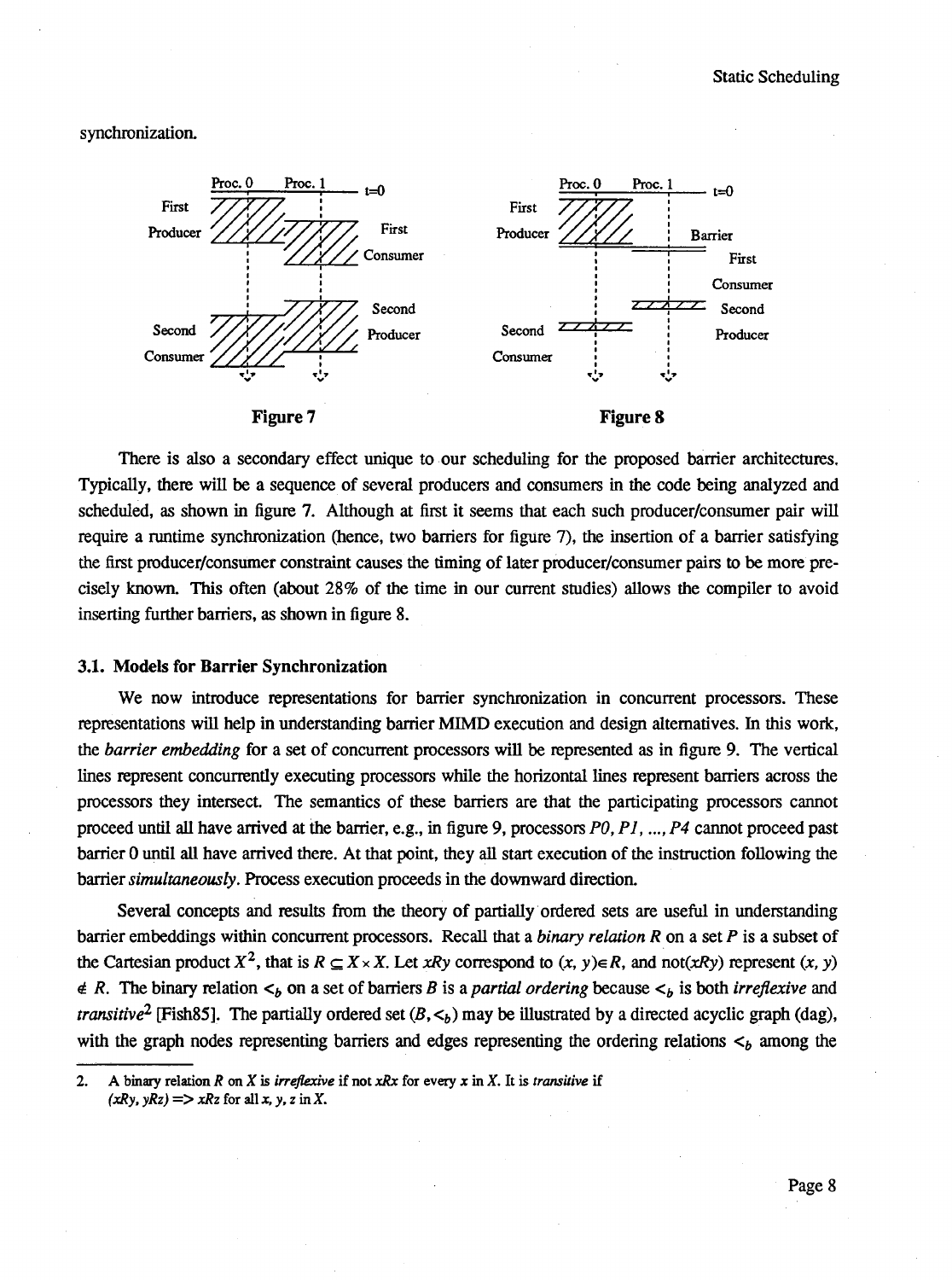



barriers. The *initial barrier* is defined as the barrier that extends across all processors and precedes all other barriers. A barrier dag for the barrier embedding in figure 9 is shown in figure 10. The initial barrier for this dag is  $b_0$  (barrier 0). Here we see that  $b_2$  (barrier 2) must execute before  $b_3$  (barrier 3), hence  $b_2 <_b b_3$ , and similarly  $b_3 <_b b_4$ . Transitivity implies  $b_2 <_b b_4$ . These properties are derived from the barrier semantics: barrier  $b_3$  must be executed after the process  $P3$  has encountered barrier  $b_2$ . Similarly,  $b_4$  must be executed after the process  $P2$  has encountered  $b_3$ .

Several terms that will be used frequently in this paper are now defined.

#### *Total Implied Synchronizations'.*

The number of edges in the directed acyclic graph (DAG) corresponding to the code generated from a basic block. Each edge is considered to be a producer/consumer synchronization pair.

#### **Barrier Synchronization Fraction:**

The number of barriers in the schedule divided by the *Total Implied Synchronizations.*

#### *Serialized Synchronization Fraction:*

The number of synchronizations satisfied by serialization, i.e., consumer assigned to same processor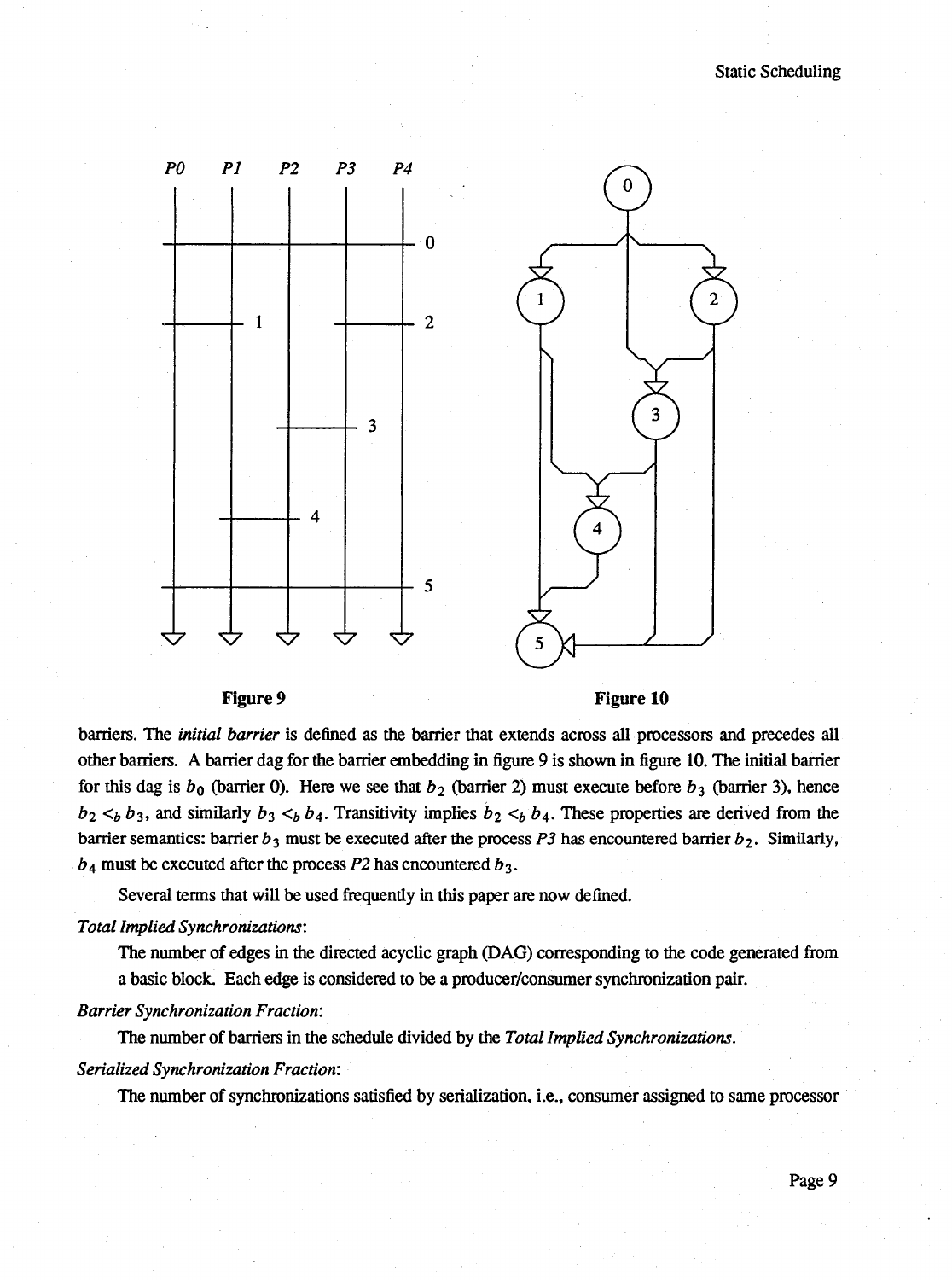as a producer, divided by the *Total Implied Synchronizations.*

#### *Static Scheduling Fraction:*

The remaining fraction of total implied synchronizations after the barrier and serialized fractions are removed. This represents the synchronizations that are scheduled away by tracking static timing constraints after a barrier executes, as in the second producer/consumer synchronization of figure 8. In this case, no explicit synchronization instruction need be generated.

#### *32.* Barrier MIMD Hardware

Two forms of *barrier MIMD* are discussed in this paper: *static barrier MIMD (SBM)* and *dynamic barrier MIMD (DBM)*. The difference between the two lies in the run-time ordering of the barriers: the SBM imposes an ordering at compile-time, and barriers may be delayed if this compile-time (static) ordering differs from the run-time ordering. The DBM executes the barriers in whatever run-time order they occur. It requires an associative matching memory to achieve this, whereas the SBM requires only a hardware queue [OKDi90].

Although, intuitively, a synchronization operation which can span an arbitrary set of processes appears to imply high overhead, we believe that the new barriers can be implemented with lower overhead than conventional binary producer/consumer synchronization. In fact, the PASM prototype [ScNa87] has hardware capable of implementing SBM execution and preliminary benchmarks have demonstrated very good performance [BrCJ89]. These benchmarks have shown the barrier execution mode to consistently outperform both SIMD and MIMD modes.

The detailed hardware design and performance analysis for hardware barrier synchronization is discussed in a companion paper [OKDi90]. We briefly outline it here. The SBM barrier hardware has a very simple structure closely resembling the enable/disable mask logic of a SIMD control unit. Each barrier is represented by a bit mask indicating which processors participate in that barrier, these bit masks are enqueued into a FIFO queue in the sequence in which they will be executed, as shown in figure 11. Processors activate a *WAIT* signal when they execute a wait instruction. When the set of processors waiting for a barrier becomes a subset of the waiting processors in the top barrier mask, the top barrier executes and is removed from the queue. Processors participating in the executed barrier then proceed past the wait instruction. If a processor not participating in the top barrier executes a wait, the wait instruction will not complete until a barrier in which that processor participates becomes top and fires. When an barrier executes, all participating processors resume execution simultaneously (on the next clock tick).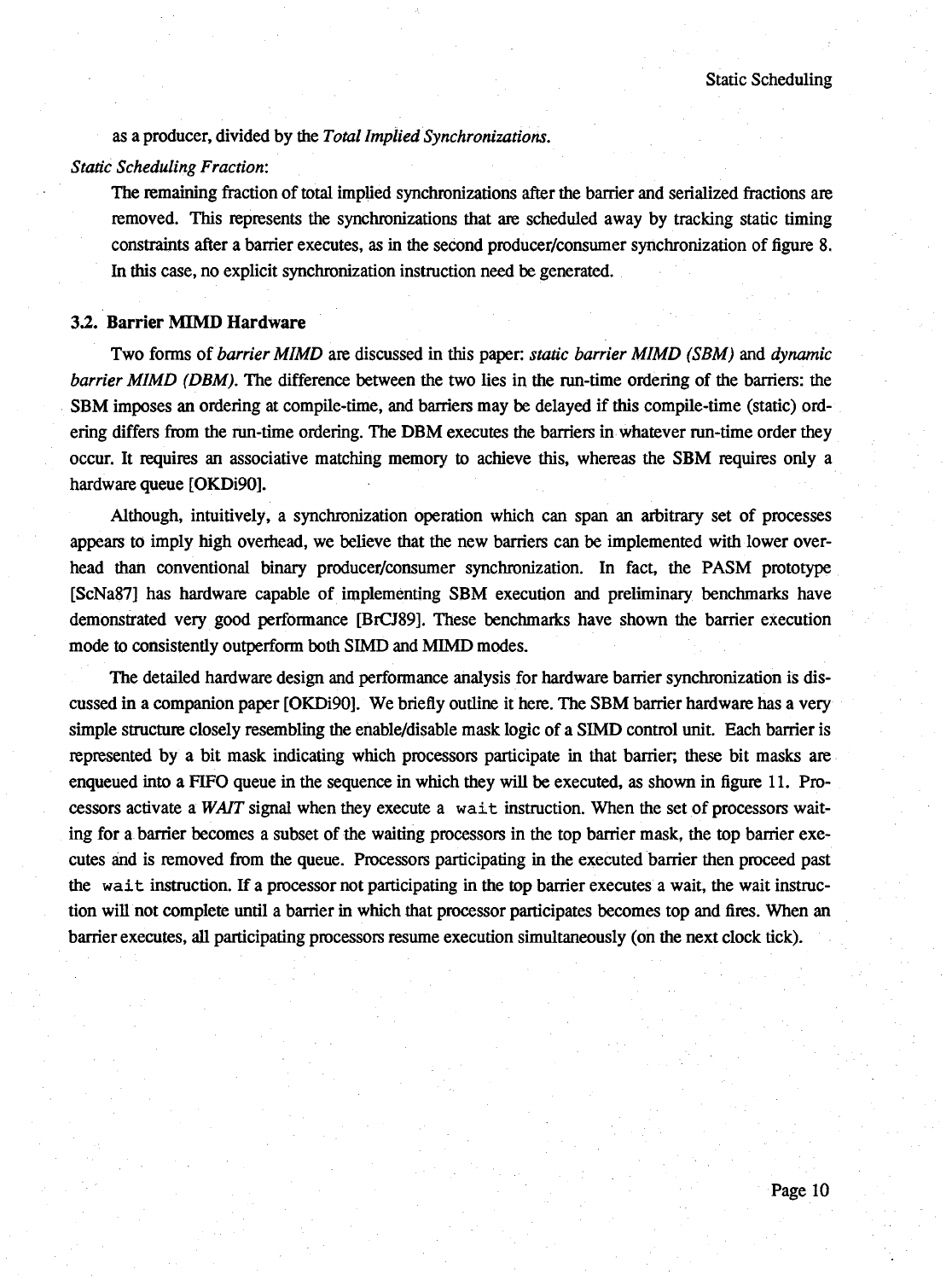

**Figure 11**

#### **4. Code Scheduling and Barrier Insertion Algorithms**

The code scheduling algorithm will be described for barrier MIMDs in general. The appropriate restrictions for the static barrier MIMD (SBM) are given at the end of this section. Although minimum and maximum times are known for each of the instructions instead of a fixed execution time, it is straightforward to adapt the scheduling heuristics commonly used for fixed-execution-time tasks — and this has been our approach. It is well-known that even for simple or relaxed cases the optimal static scheduling of a partially ordered set of tasks on parallel processors is NP-hard, and hence, computationally intractable [KaNa84], However, several heuristics with bounded worst-case performance degradation (from optimal) have been found to be effective for this problem [Hu82]. In particular, the *critical path* method exhibits good performance at reasonable computational cost.

Section 4.1 outlines a technique for labeling operations and section 4.2 applies these labels to generate an ordering for list scheduling. Using the list ordering, section 4.3 details the assignment of operations to specific processors. Upon assigning each operation to a processor, it may be necessary to insert a barrier, algorithms for this purpose are given in section 4.4.

The scheduling algorithm proceeds in two phases: ordering of the nodes based on height information, followed by the node assignment to processors, with barrier synchronizations inserted as necessary during node assignment.

#### **4.1. NodeLabeling**

The scheduling algorithm assumes that the instructions are represented in an instruction  $DAG<sup>3</sup>$ (Directed Acyclic Graph) *G(N, A),* where *N* is the set of *n* instruction nodes and *A* is the set of edges

<sup>3.</sup> The directed acyclic graph for instructions will be specified in upper-case (DAG) whereas the directed acyclic graph for barriers will be given in lower-case (dag).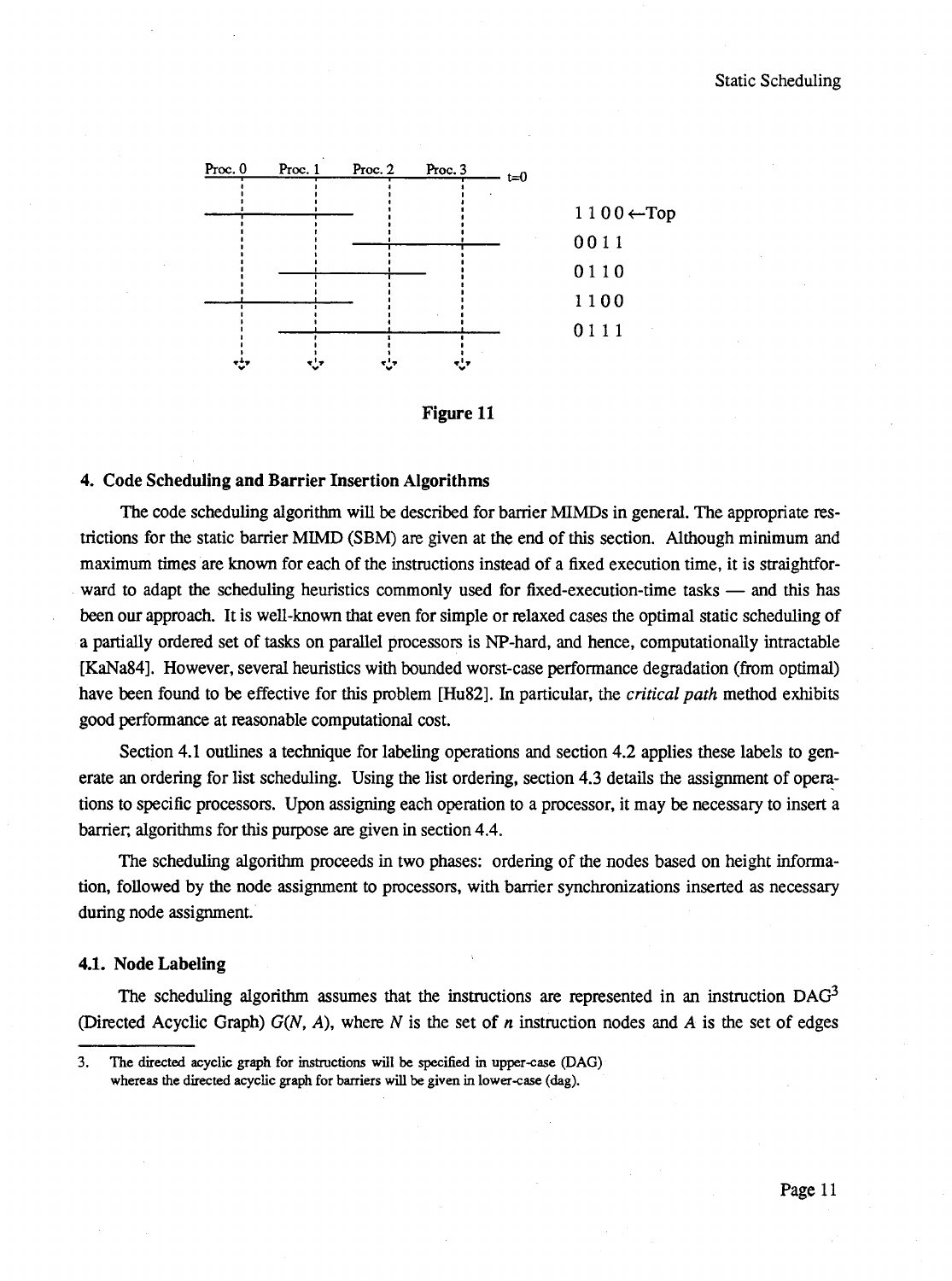representing the precedence (producer/consumer) constraints between instructions. If an edge is directed from node *i* to node *j,* node *j* is said to be a *successor* (or *consumer)* of node *i.* Similarly, node *i* is said to be a *predecessor* (or *producer)* of node *j.*

The DAG is assumed to have one *entry* and one *exit* node; *dummy* nodes (with zero execution time) are added if necessary. Let  $t(i)$  represent the execution time for node (instruction)  $i$ , which is assumed to take integral values. For variable-execution-time instructions,  $t_{min}(i)$  and  $t_{max}(i)$  represent the minimum and maximum execution times, respectively, for node *i*. For the instruction DAG, the critical path is defined as the longest path from the entry node to the exit node, expressed mathematically as

$$
t_{cr} = \max_{k} \sum_{i \in \phi_k} t(i)
$$

where  $\phi_k$  represents the kth path from the entry node to the exit node. Clearly,  $t_{cr}$  represents a lower bound on the execution time of the instruction DAG, regardless of the number of processors that execute it The *height* of node *i* is defined as the length of the longest path from the exit node to node *i* where the orientation, or direction, of the edges are reversed, i.e.,

$$
h(i) = \max_{k} \sum_{i \in \pi_k} t(j)
$$

where  $\pi_k$  represents the kth path from the exit node to the node *i*.

For the variable-execution-time instructions in the DAG, the *minimum* and *maximum height* for a node i,  $h_{\min}(i)$  and  $h_{\max}(i)$ , are defined as follows:

$$
h_{\min}(i) \equiv \max_{k} \sum_{i \in \pi_k} t_{\min}(j)
$$

and

$$
h_{\max}(i) = \max_{k} \sum_{i \in \pi_k} t_{\max}(j) .
$$

The minimum height corresponds to the height for node *i* assuming all nodes in the DAG take their minimum execution time, and similarly for the maximum height.

#### **4.2. Node Ordering**

The maximum height and minimum height are computed for all nodes. This can be done in  $O(n^2)$ time, since the problem reduces to finding longest paths from the exit node to all other nodes [Hu82] (with edge orientations reversed.) The nodes are first sorted into a list in descending order using the maximum height as the key, followed by another sort (on nodes with equal maximum height) in descending order using the minimum height as the key. The complexity of each sort procedure is no worse than  $O(n \log_2 n)$  [AhHU74].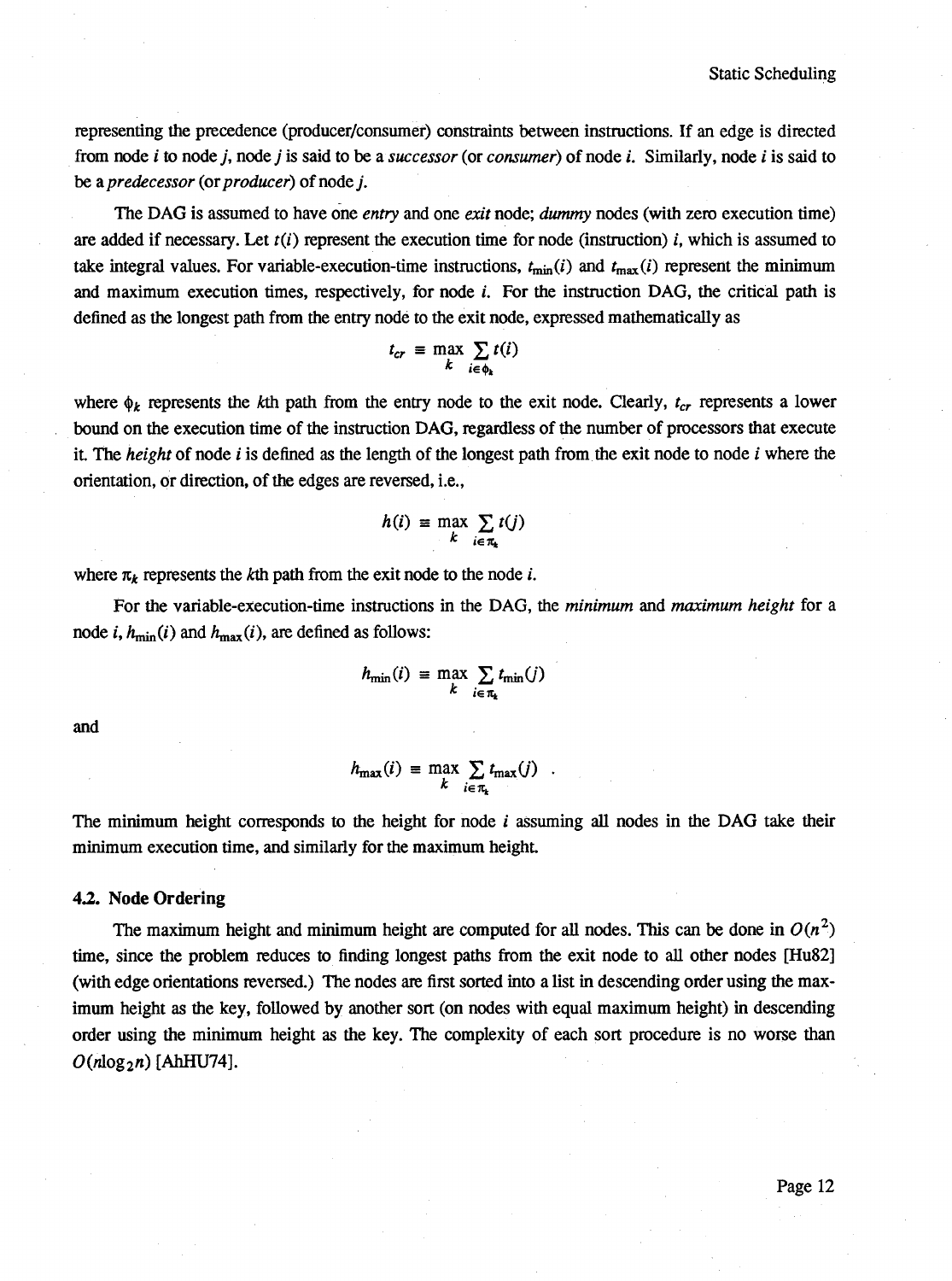

#### Figure 12: DAG Height Examples.

The maximum height is employed as a key first in an attempt to minimize the worst-case execution time, i.e., when all instructions take maximum time. The minimum height is used to break ties as it represents, in some sense, an attempt to optimize for the best case. For example, in figure 12, for the DAG on the left,  $h_{\text{max}}(b) > h_{\text{max}}(a)$ , so node *b* is placed ahead of node *a* in the list. In the DAG on the right  $h_{\text{max}}(d) = h_{\text{max}}(e)$ , and  $h_{\text{min}}$  must break the tie. Since  $h_{\text{min}}(e) > h_{\text{min}}(d)$ , node *e* is given priority in the list.

#### 4.3. Node Assignment

During this phase, the nodes are removed (in order) from the sorted list and assigned to particular processors. Some nodes should be placed in a processor that includes a predecessor (producer) for that node. This *serialization* of the nodes increases efficiency because it reduces the number of processors required and may eliminate a run-time synchronization operation. On the other hand, too much serialization can increase the schedule length. The node assignment algorithm attempts to strike a balance between these two competing aims.

The current node being scheduled is referred to as node *i.* The processor to which some node *j* is assigned is denoted as *Processor(j).*

[1] The first step in node assignment is to determine the set of processors in which the predecessors of node t, denoted as *Preds(i),* are scheduled. These are referred to as the *producer processors* for i, or *ProdProc(i),* and are computed as follows:

#### proc *ProdProc(i)*

for each node *j* in *Preds(i)*

#### add *Processor(j)* to the set of producer processors

For each processor in *ProdProc(i),* determine if no other nodes are scheduled after *Pred(i)* on that processor. If a single producer processor meets this condition, place node *i* in that processor, and insert a barrier if necessary, as described later in this section. If more than one producer processor meets this condition, assign node *i* to the producer processor with the largest current maximum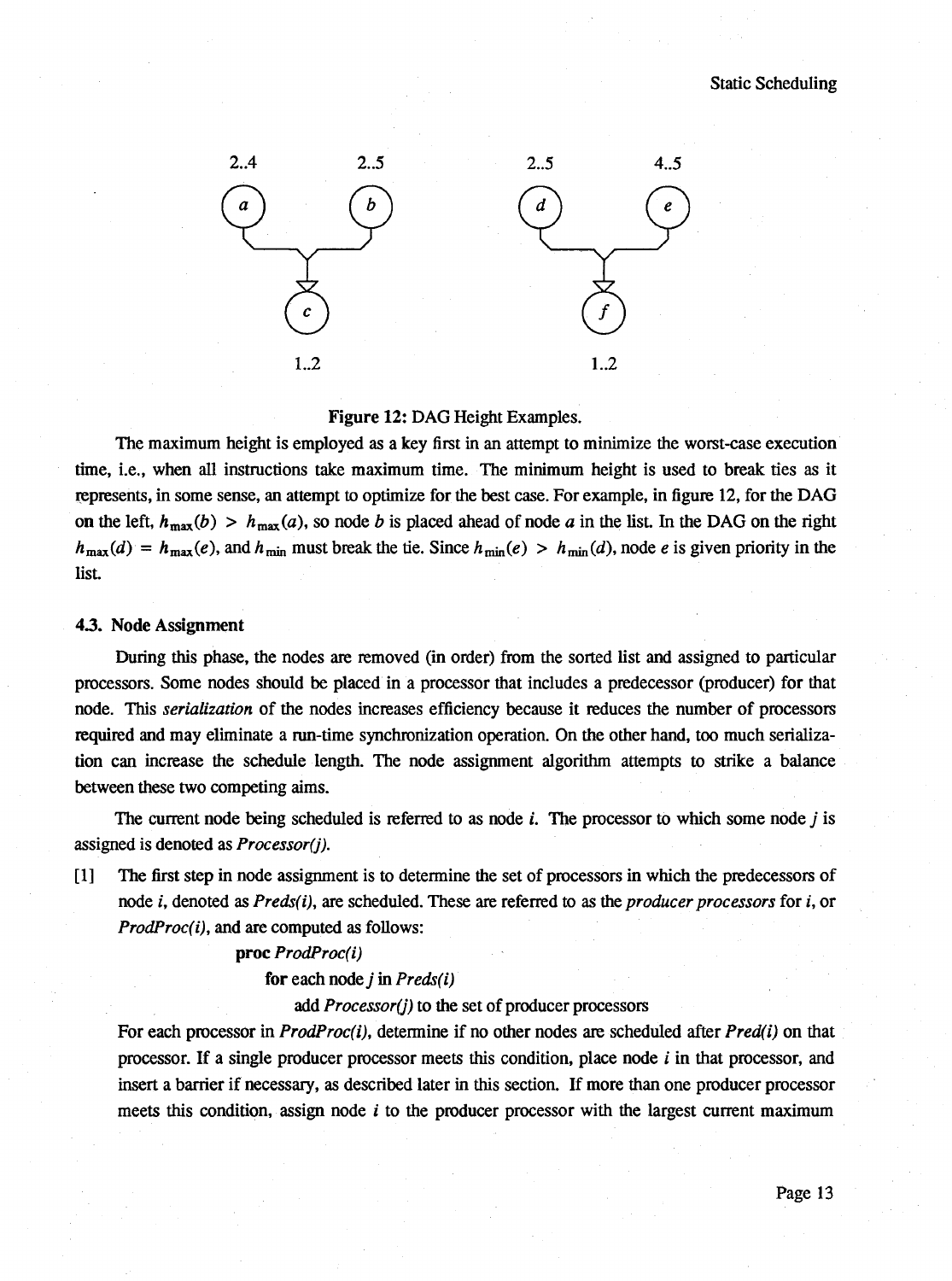time (to possibly avoid inserting a barrier.) If all processors in *ProdProc(i)* have the same current maximum time, choose one at random and assign *i* to it.

[2] If none of the processors satisfy the condition in Step I, assign node *i* to a processor such that it is scheduled as early as possible. In case of ties between processors, choose one at random. This helps balance the number of nodes assigned to each processor. Insert a barrier as necessary.

#### **4.4. Barrier Insertion**

Two algorithms for barrier insertion are described. The first algorithm is conservative in that it always adds a barrier synchronization when one is necessary, but it may add unnecessary, redundant barriers. The other barrier insertion algorithm is ' 'optimal' ' in the sense that a barrier is not inserted unless it is absolutely necessary. The barrier dag  $(B, \lt_b)$  is constructed incrementally as the nodes are assigned to processors and barriers inserted into the schedule. It embodies the precedence constraints among the barriers, as described in section 3.1.

The notion of one barrier "dominating" another is useful in constructing the barrier dag [AhSU86]. A barrier *x dominates* barrier *y,* written *x dom y,* if every path from the initial node of the barrier dag to *y* goes through *x.* With this definition, the initial barrier dominates all other barriers in the dag and every barrier dominates itself.



Figure 13: Barrier Embedding where Conservative Algorithm Fails.

Each edge  $(u, v)$  between barriers  $u$  and  $v$  in a barrier dag contains the minimum and maximum execution time for the code between the barriers. Note that the minimum execution time for edge  $(u,v)$  is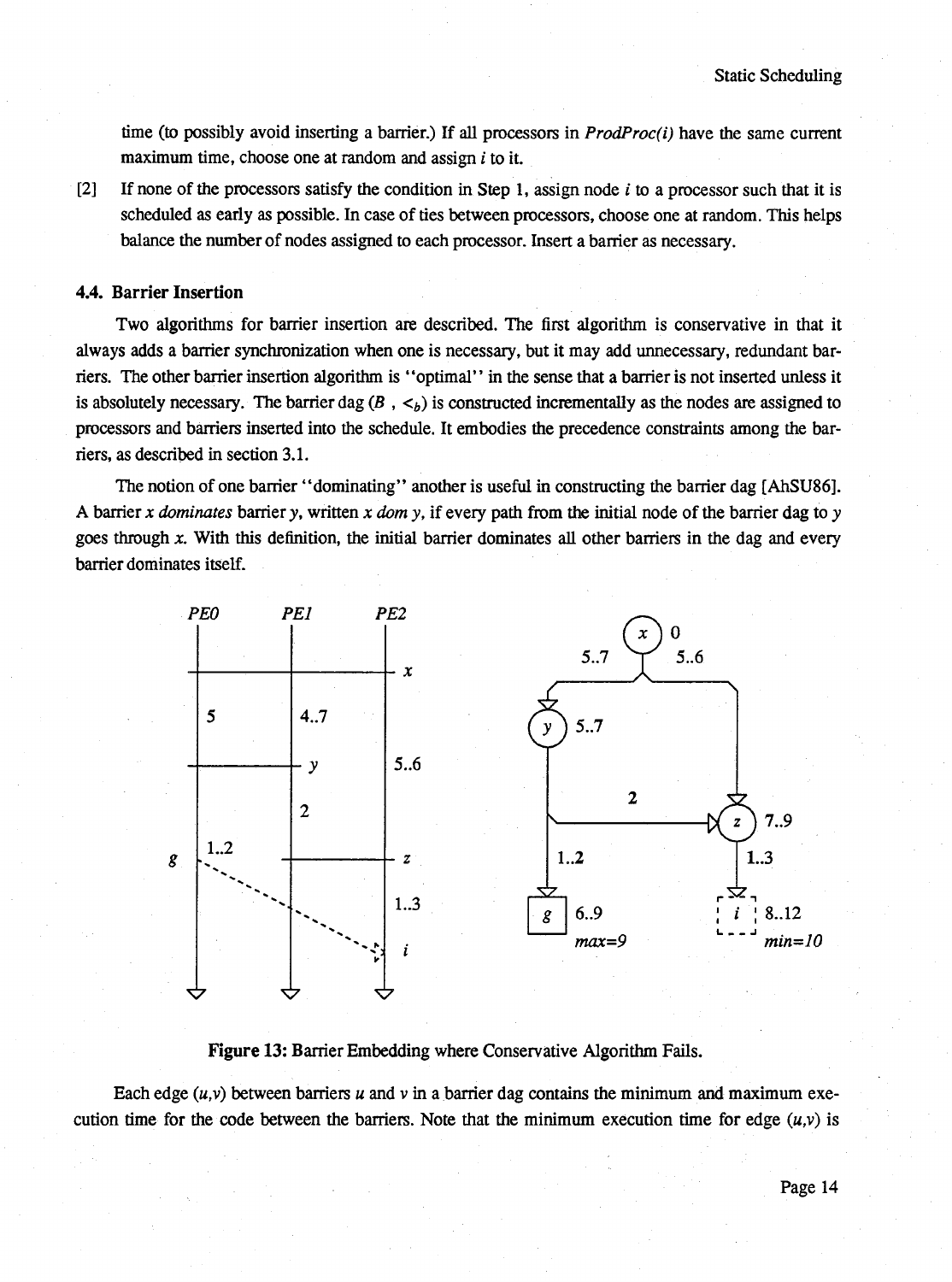actually the maximum of the minimum times for all code regions between *u* and v. For example, in figure 13, the minimum execution time of the code between barriers *x* and *y* is five, not four; recall that no processor proceeds past the barrier until all have arrived there. This constraint means that the even if *PEl* (processing element I) executes the code between barriers *x* and *y* in 4 time units, the barrier would still need to wait for *PEO*, which requires 5 time units. The maximum time for the edge  $(x, y)$  is 7 units.

After consumer node *i* has been assigned to a processor *C,* it is necessary to check all producers for *i* to determine if a barrier is necessary. Suppose that node *g* is a member of the set *Preds(i),* the predecessors, or producers, for instruction *i,* and that it is assigned to processor *P.*

#### **4.4.1. Conservative Barrier Insertion**

To determine if a barrier is needed between instruction nodes *i* and *g,* assigned to processors *C* and *P,* respectively, the following steps are performed:

- [1] Define *LastBar(g)* as the last barrier to execute before node *g.* Define *NextBar(g)* to be the next barrier to execute after node *g.* This step determines if a barrier or chain of barriers already exists between nodes *NextBar(g)* and *LastBar(i).* This would guarantee that node *g* executes before node i. This step consists of checking for a path between *NextBar(g)* and *LastBar(i).* Let us call this procedure *PathFind(g,i)<sup>4</sup>*. If a path is found, no barrier is needed; otherwise, continue with step [2].
- [2] In this step, the static timing constraints inherent in the barrier dag are examined to check if these constraints resolve the synchronization statically. First, the nearest common dominating barrier for barriers *LastBar(g)* and *LastBar(i),* written as *CommonDom(g,i)* is found. The dominator information can be stored in a *dominator tree.* The initial node is the root of the dominator tree, and a node dominates only its descendants in the tree. Hence, the common dominator *CommonDom(g,i)* is the nearest common ancestor in the dominator tree. It is the last common synchronization point for processors *P* and *C.*
- [3] From this common dominator barrier, timing information is propagated up to the producer and consumer instructions *g* and *i*. The length of the longest path, assuming maximum execution times for code regions between barriers, from *CommonDom(g,i)* to *LastBar(g)* is computed. Denote this longest path as  $\psi_{\text{max}}(CommonDom(g,i),LastBar(g))$ , and its length as  $I(\psi_{\text{max}}(CommonDom(g,i),LastBar(g)))$ . Add the maximum time necessary to execute all instructions after *LastBar(g)* up to and including *g*, denoted as  $\delta_{\text{max}}(g)$ , to this length to yield the maximum time  $T_{\text{max}}(g)$  to execute node g relative to the common dominating barrier.
- [4] Similarly, the longest path, assuming minimum execution times for code regions, from the common dominator to *LastBar(i)* is computed. Denote this longest path as  $\psi_{\min}(CommonDom(g,i), LastBar(i))$ , and its length as  $l(\psi_{\min}(CommonDom(g,i),LastBar(i)))$ . Let  $i<sup>-</sup>$  represent the instruction before  $i$  on processor  $C$ . The minimum time to execute all instructions up to but *not* including *i*, denoted as  $\delta_{\min}(i^{-})$ , is added to this length, yielding the minimum time  $T_{\text{min}}(i^-)$  to start executing node *i* relative to the common dominator.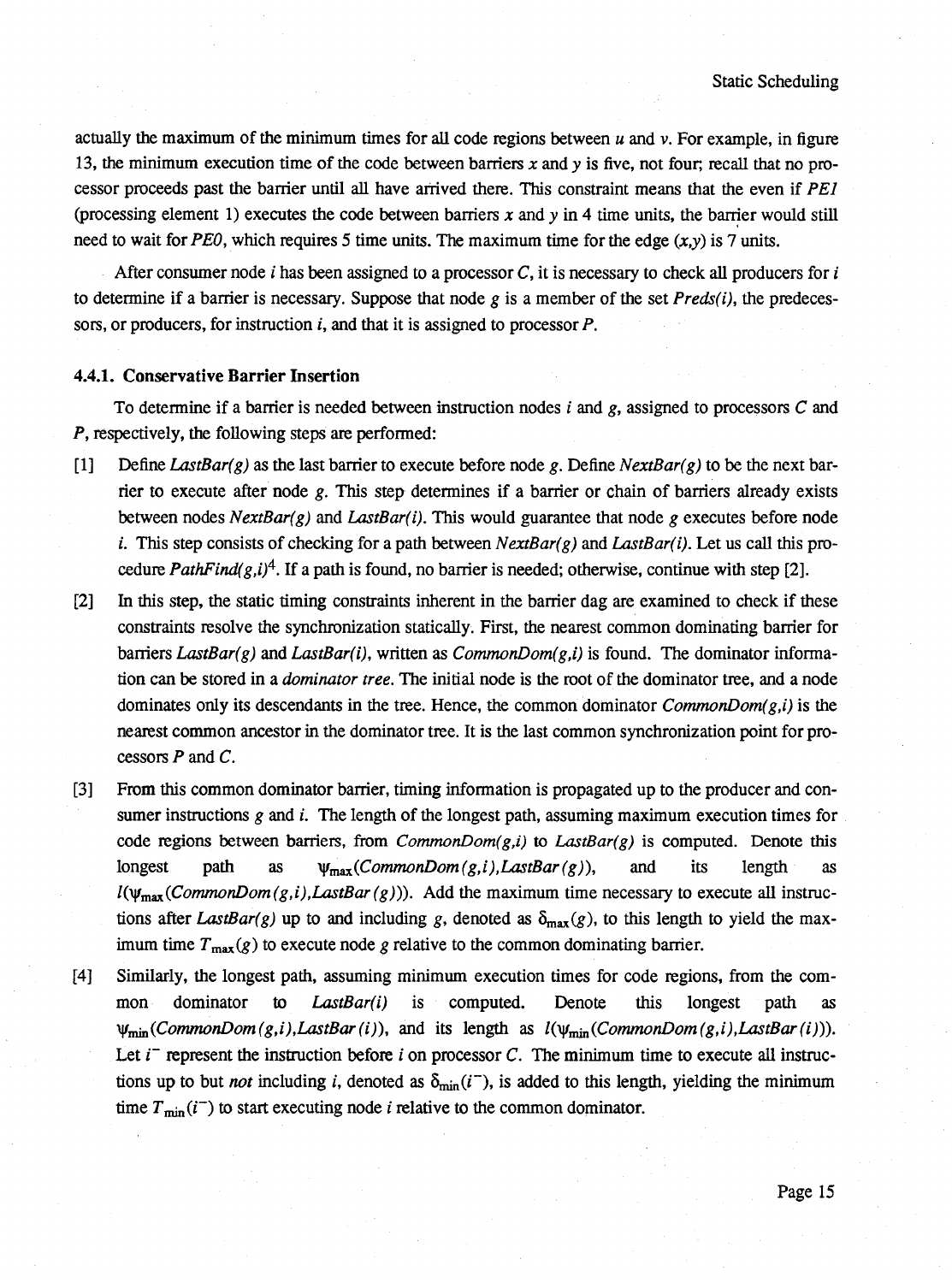- [5] If  $T_{min}(i^-) \geq T_{max}(g)$ , then no barrier is needed; otherwise, go to step [6].
- [6] A barrier is inserted across processor *P* somewhere after the producer node *g,* and across processor *C* just before node *i.* To determine where the barrier is placed on *P,* we compute  $l_{\text{max}}(CommonDom(g,i), LastBar(i))$ , and then add in the maximum execution times of all instructions on *C* after *LastBar(i)* up to node *i*<sup>-</sup>, yielding  $T_{\text{max}}(i^-)$ . If  $T_{\text{max}}(i^-) \le T_{\text{max}}(g)$ , then the barrier is inserted right after the producer node *g* on processor *P*. However, if  $T_{\text{max}}(i^-) > T_{\text{max}}(g)$ , and if there is some instruction  $g^+$  after instruction g, such that  $T_{\text{max}}(i^-)$  falls into the execution time range (assuming maximum times) of  $g^+$ , then the barrier is inserted after  $g^+$  on processor *P*. This approach allows the producer processor to execute a bit more work after the producer instruction *g*.

This barrier insertion algorithm will sometimes add unnecessary barriers. For example, in the barrier embedding given in figure 13, the conservative insertion algorithm will insert a barrier across processors 0 and 2, after the producer node *g* and before consumer node *i.* In the figure, *LastBar(g)* is *y* and *LastBar(i)* is z. The common dominating barrier for *y* and *z* is *x*. It can be seen that  $T_{\text{max}}(g) = 9$ , while  $T_{\text{min}}(i^-) = 8$ , so it would appear that a barrier is necessary.

However, the longest path from *x* to *z*,  $\psi_{\text{min}}(x, z)$ , overlaps with the longest path from *x* to *y*,  $\psi_{\text{max}}(x,y)$ , on edge  $(x,y)$ ; recall that different assumptions have been made about the execution time for this edge on the different paths. If this is taken into account, then  $\psi_{\min}(x, z)$  should be computed, as before, assuming minimum execution times for edges *except* for the edges which intersect  $\psi_{\text{max}}(x, y)$ . For these edges, use their maximum execution time when computing the longest path. In figure 13, this means that edge  $(x,y)$  has value 7,  $(y,z)$  has value 2, and the minimum time for  $i^-$  is 1, yielding an actual minimum time for node *i* of 10. Thus, *i* always executes after  $g$  and no barrier is required. In the next section, an optimal barrier insertion algorithm that does not generate these unnecessary barriers is briefly discussed.

#### **4.4.2. Optimal Barrier Insertion**

From the previous example, it is clear that the problem with the conservative insertion algorithm is that it does not take into account the possibility that the longest paths from the common dominator to the producer and consumer nodes may overlap. In such cases, assuming maximum execution times on edges that Overlap may increase the minimum execution time for the consumer node just enough to resolve the synchronization statically.

But resolving the synchronization is not quite that simple. The " second" longest path (to the producer node) must also be checked: if the execution time on this path is also greater than the consumer node maximum execution time, then the same check for path overlap and resulting timing adjustments must be made. This process continues for the decreasing longest paths to the producer node until the length of the *i*th longest path to the producer is less than the longest path to the consumer node (assuming minimum execution times.)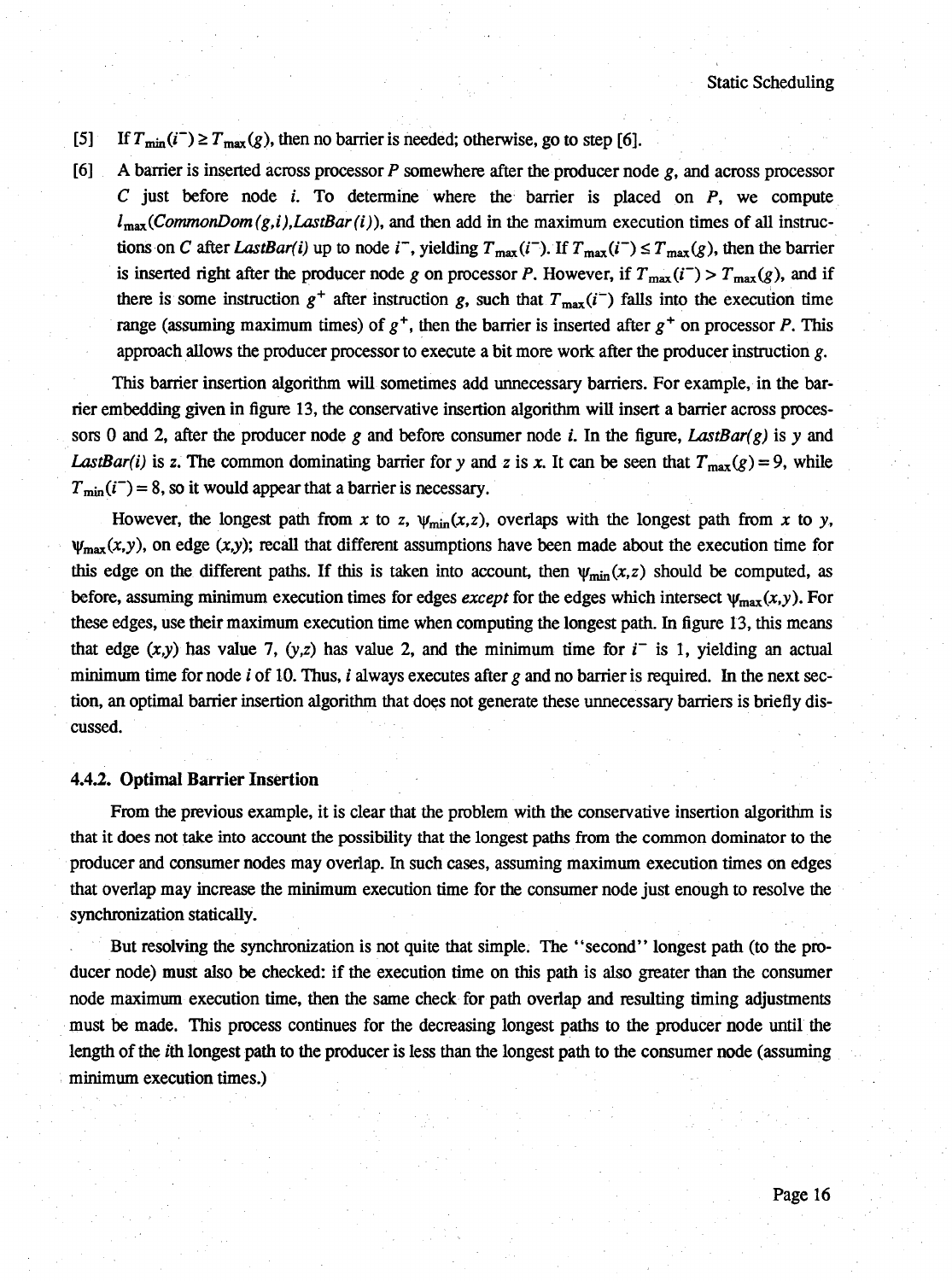Let *u* be the nearest common dominator for barriers *v* and *w*, where *v* is *LastBar(g)* and *w* is *LastBar(i).* Recall that node *i* is being scheduled, node *g* is a producer for node *i,* and it is necessary to determine if a barrier is required between these instructions.

The relationship between the various path lengths can be expressed as

$$
l(\psi_{\max}(u,v)) \ge l(\psi_{\max}^2(u,v)) \ge l(\psi_{\max}^3(u,v)) \ge \cdots
$$
  

$$
\cdots \ge l(\psi_{\max}^{k-l}(u,v)) \ge l(\psi_{\min}(u,w)) + (\delta_{\min}(i^-) - \delta_{\max}(g)) \ge l(\psi_{\max}^k(u,v)) .
$$

where  $\psi_{\text{max}}^j(u, v)$ ,  $2 \le j \le k$  represents the kth longest path (assuming maximum execution times) from *u* to v. For each  $\psi_{\text{max}}^i(u,v)$ , find  $\psi_{\text{min}}^*(u,w)$ , the longest path from *u* to *w* assuming minimum execution times *except* for edges on the path  $\psi_{\text{max}}^j(u, v)$ , where maximum execution time edges are assumed. If the condition

$$
l(\psi_{\max}^j(u,v)) + \delta_{\max}(g) \leq l(\psi_{\min}^*(u,w)) + \delta_{\min}(i^-)
$$

is satisfied, consider the next longest path  $\psi_{\text{max}}^{j+l}(u,v)$  and repeat the process. If the condition is not met, then a barrier must be inserted as described as described in step [3] of the conservative barrier insertion algorithm, and the scheduling algorithm starts again with the next node in the list.

The process of checking the /th longest path continues until

$$
l(\psi_{\max}^J(u,v)) + \delta_{\max}(g) \le l(\psi_{\min}(u,w)) + \delta_{\min}(i^{-})
$$

is met for the *j*th longest path, where  $j = k$ , proving that the synchronization is satisfied statically and no barrier need be inserted.

#### **4.4.3. Barrier Merging**

An additional merging step is performed when inserting barriers into an SBM schedule. If the execution time range of the new barrier overlaps with any other barriers currently scheduled, and if the overlapping barriers are not ordered with respect to the barrier dag, then they are merged into a single barrier. For one set of benchmarks studied (with 10 variables and 80 statements) the merging of barriers resulted in 35% fewer barriers in the resulting schedules. The static scheduling fraction also increased as a result of the larger barriers in the SBM schedule. The merging of barriers increased the completion time for the SBM compared to the DBM, although these times are quite close for the benchmarks studied. More scheduling results are given in the next section.

#### **5. SchedulingExperiments**

The scheduling algorithms discussed in the last section<sup>5</sup> were applied to the synthetic benchmark programs. The effects of varying different parameters that are related to the architecture of the machine

<sup>5.</sup> Although an optimal algorithm was presented for barrier insertion, the conservative algorithm was used for all the scheduling experiments. This was done because the conservative algorithm is much simpler and the results were very good.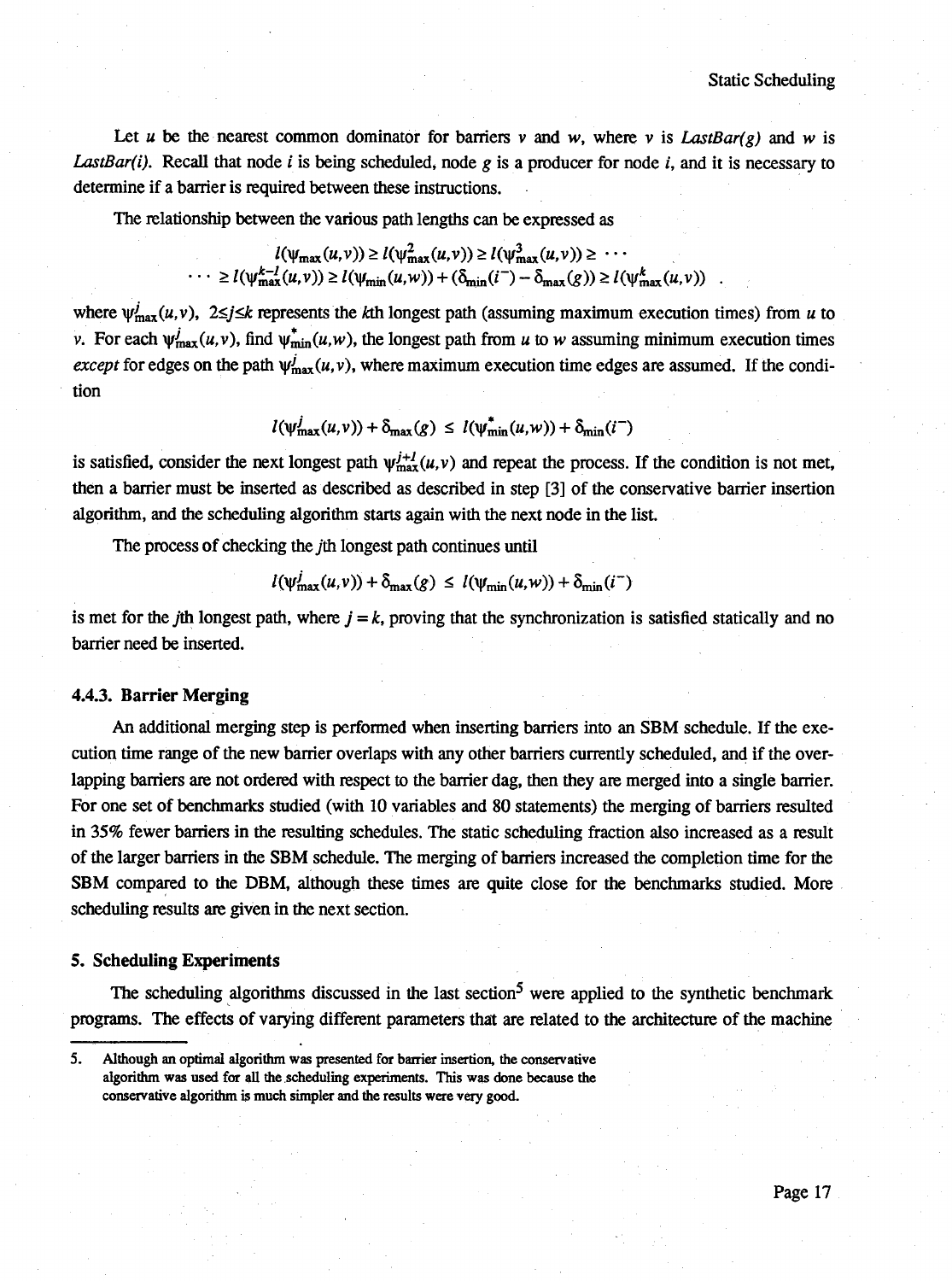and the structure of the synthetic benchmarks have been studied. Architecture parameters that were varied include the number of processors and timing assigned to each instruction; barriers were assumed to always execute immediately upon arrival of the last participating processor. Benchmark parameters included the number of instructions and variables in generated programs. Particular attention has been paid to the different synchronization fractions and how they vary as the parameters change. These results have provided good feedback concerning the performance of the scheduling algorithms.



Figure 14: Scatter Plot (Benchmarks Contain From 65 to 132 Syncs.)

One-hundred synthetic benchmarks were generated for each set of parameters and the results averaged to yield each point on the curves shown in this section. Over 3500 benchmarks were generated. Over all these programs, the results fell into the following ranges:

- The barrier fraction varies from 3% to 23%
- The serialization fraction varies from 50% to 90%
- •The fraction of barriers statically scheduled away varies from 8% to 40%.

Note that the last fraction represents a feature unique to barrier architectures. A scatter plot with the serialization fraction on the vertical axis and the statically scheduled fraction on the horizontal axis is shown in figure 14. The results for more than 2000 of the synthetic benchmarks are given in the figure, and it can be seen that the "center of mass" of the points lies near the 85% line; hence, about 85% of the synchronizations are either serialized or statically scheduled away.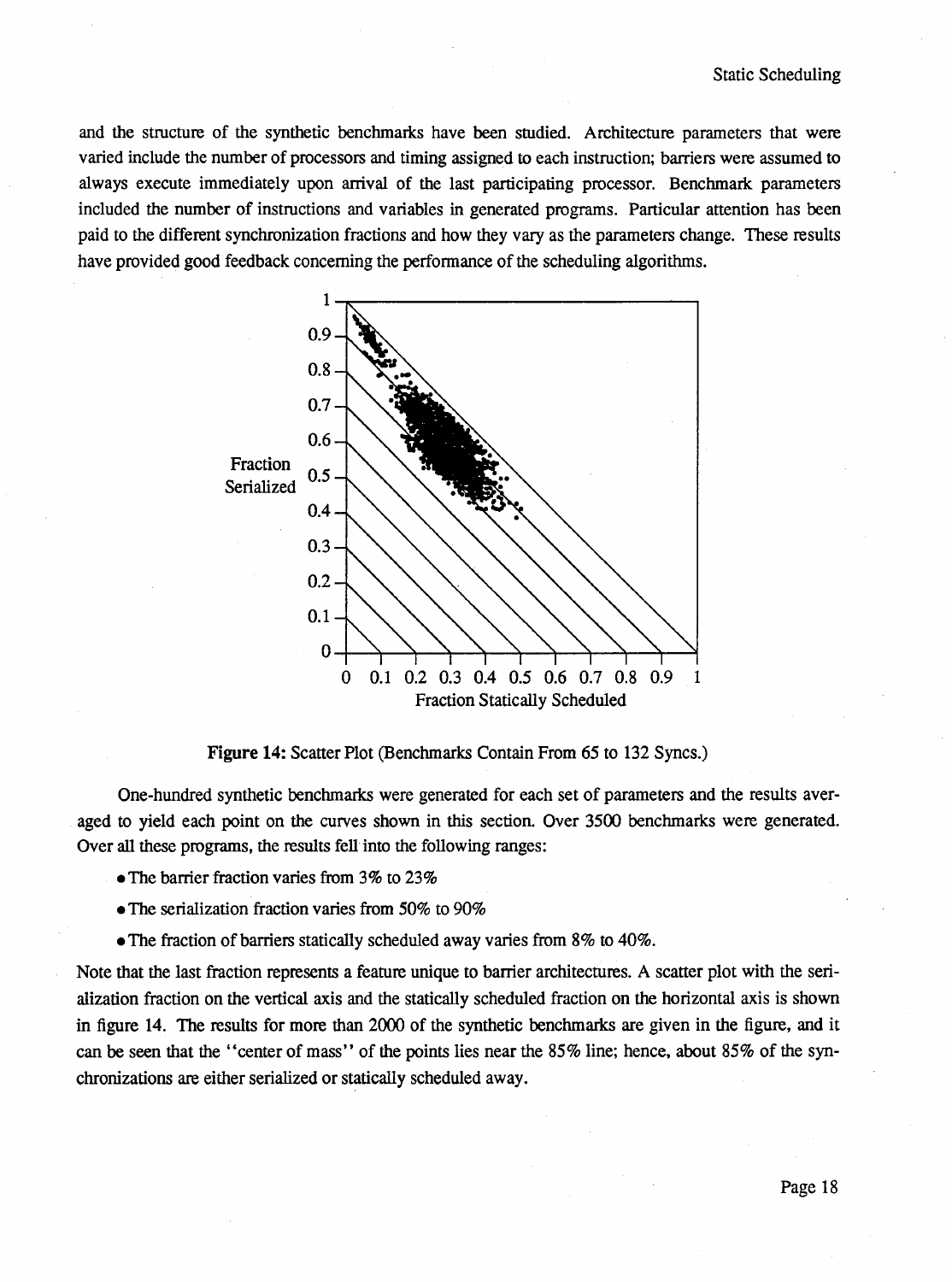#### 5.1. Number of Assignment Statements

In this section, the number of processors and variables are fixed (8 processors and 15 variables), while the number of instructions varies. This section investigates the effect of changing the number of instructions in the synthetic benchmarks.



Figure 15: Sync. Frac. for 8 Processors (PEs) and 15 Variables (Vars.)

As can be seen in figure 15, the fraction of barrier synchronization decreases as the number of statements in the generated basic blocks increases. This decrease is relatively large when the number of statements varies from 5 to 20. Generally speaking, the **Load** operations are scheduled for early execution. Since **Load** is a variable-execution-time instruction (from I and 4 time units), barriers are often required after a **Load.** Hence, there is a concentration of barriers at the the beginning of the execution of the basic block. The barrier fraction decreases when we increase the number of statements because the percentage of **Loads** becomes smaller. This effect is counter-balanced at larger benchmark sizes because **Mul, Div,** and **Mod** instructions begin appearing in generated benchmarks, and these instructions have large execution time variation.

Notice that the serialization fraction decreases as the benchmark size increases. Larger benchmarks make it less likely that a consumer can be placed directly after a producer because another instruction has probably been scheduled there already.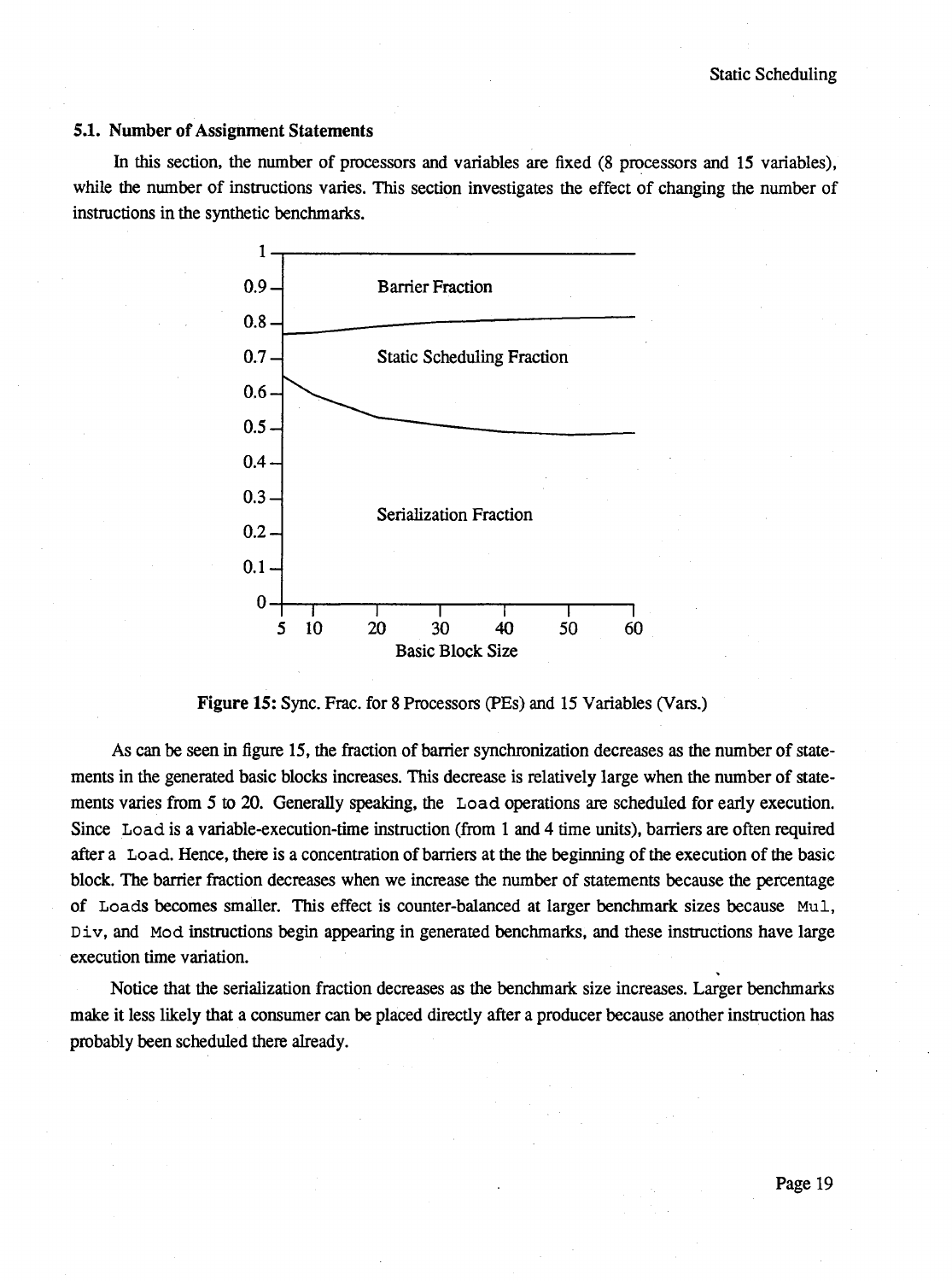#### 5.2. Number of Variables

In this section, the benchmark size and number of processors are fixed (60 statements and 8 processors), while number of variables is changed. Referring to figure 16, as the number of variables increases, the barrier fraction first increases, then remains constant. Since the number of variables corresponds closely to the parallelism width of the benchmarks, the parallelism width increases with the number of variables, and the scheduling algorithm employs more processors in the schedule. The result is that more barriers are generated until the parallelism width of the benchmark exceeds the number of processors, and the barrier fraction then becomes constant.



Figure 16: Sync Fractions for 8 PEs and 60 Instmctions (Instrs.)

The serialization fraction decreases when more variables are used because for a large number of variables, the parallelism width is large, and fewer opportunities for serialization exist.

#### *53.* Number of Processors

In this section, the benchmark size and number of variables are fixed, while the number of processors is varied. For two variables, increasing the number of processors did not affect the barrier fraction because the scheduling algorithm keeps almost all of the instructions in two processors. The serialization and static scheduling fractions also remain constant.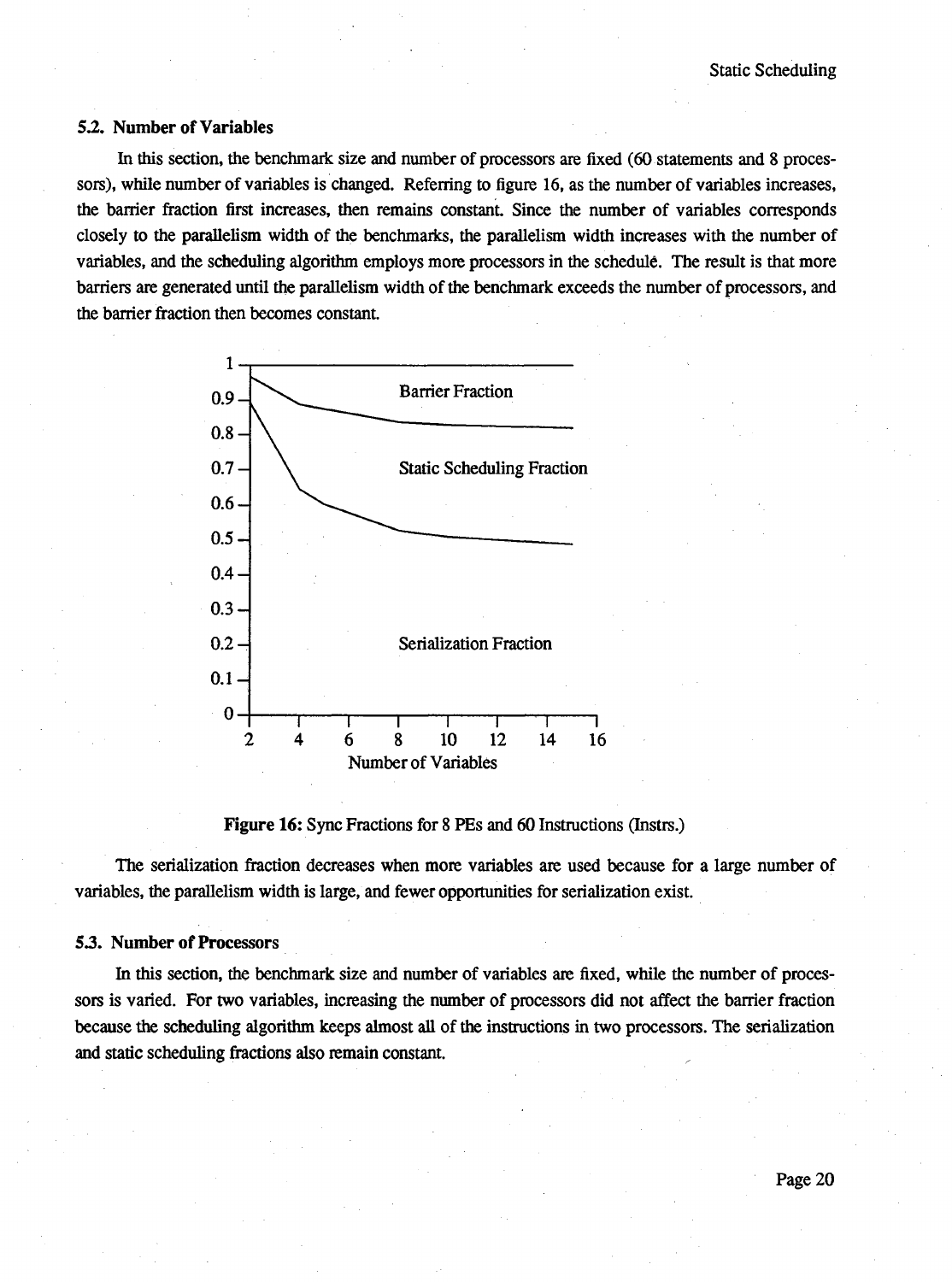

#### Figure 17: Sync Fractions for 100 Instrs. and 10 Vars.

For five variables, when the number of processors is increased from two to four the barrier fraction increases because more synchronization is required between the different processors. The barrier fraction stabilizes after four processors as the scheduling algorithm employs no more than four processors. For *N* variables, the barrier fraction increases when the number of processors employed is less than the parallel width. When the number of processors used is greater than the parallelism width, then the barrier fraction remains constant.

Figure 17 illustrates the effect of increasing the number of processors on the different synchronization for a barrier machine, this figure is for 100-assignment statement basic blocks with 10 variables.

The serialization fraction remained nearly constant as the number of processors increased. There are two effects contributing to this serialization rate behavior that tend to cancel each other out, resulting in a fixed serialization fraction. The first effect is that for small numbers of processors, the scheduling algorithm often inadvertently serializes a synchronization operation. Conversely, the scheduling algorithm has fewer opportunities to serialize for a barrier machine with a small number of processors, because quite often the "serialization slot" will already be filled. The first effect results in an increase in the serialization fraction for larger numbers of processors while the second effect yields an decrease in the serialization fraction.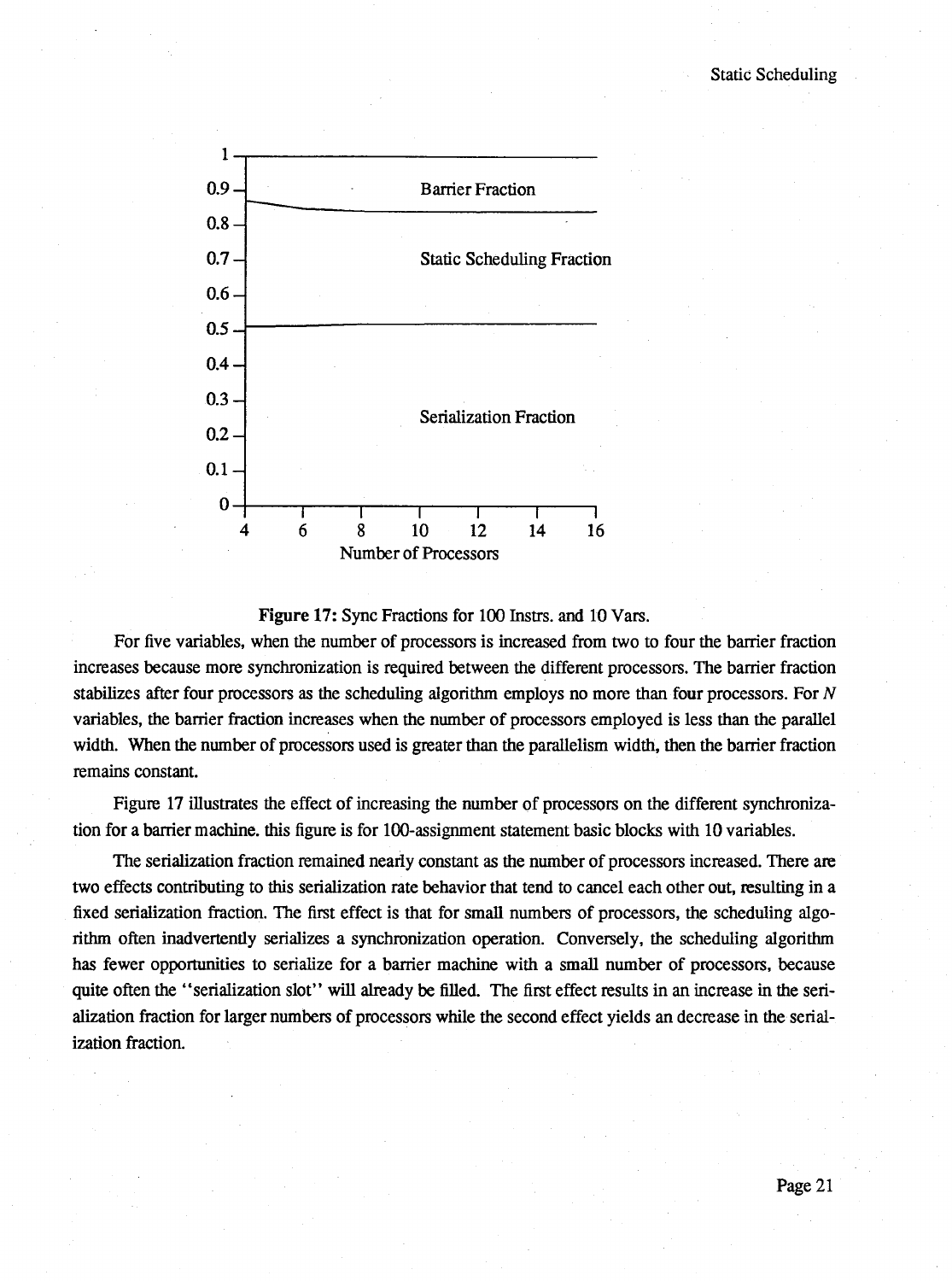#### **5.4. Analysis of the Heuristics**

The heuristics employed in code scheduling were analyzed by first modifying them in some way and then scheduling the same synthetic benchmarks on the original and new version of the heuristic. Various characteristics of the resulting schedules, including execution time and synchronization fractions, were compared to gain insights into the performance of each heuristic.

The node assignment step was modified to perform simple *round-robin* scheduling, where the z'th node in the sorted list is scheduled on processor *(i* modulo *N)*, where *N* is the number of processors. As expected, the serialization fraction nearly vanished for large numbers of processors; the barrier fraction also increased significantly, in some cases reaching 50%. Both the minimum and maximum execution times increased, although the execution time difference between list scheduling and pure *round-robin* became smaller for larger numbers of processors. These results suggest that the node assignment heuristics employed in the scheduling algorithm were reasonable.

Another change to the node assignment heuristic switched the ordering priority: the minimum height  $h_{\min}$  was employed first in the sort of the instruction nodes, followed by the maximum height to break ties. As expected, the minimum execution time of the benchmarks decreased while the maximum time increased. This is not surprising as the new ordering, in some sense, attempts to optimize the minimum execution time. However, the changes were quite small.

An attempt was made to increase the serialization rate by performing *lookahead* on the sorted instruction list. Instructions in a window of size *p* on the top of the list were examined before a node was assigned to a processor to see if such an assignment would preclude a later *serialization* assignment. The effects were interesting: the serialization fraction increased as expected, but not very much for large numbers of processors, as the scheduling algorithm keeps the serial streams on a single path without lookahead. For small numbers of processors, the execution time increased from 10% to 30% due to an increase in the critical path length brought on by the additional serializations. This increase disappears for a large number of processors.

Another parameter of interest is the timing variation of the instructions. Synthetic programs were generated with instructions having very large timing variations. The results showed that the barrier sync fraction was not very sensitive to increases in instruction timing variation, increasing only slightly for large variations.

#### **6. VLIW vs Barrier Architecture**

A comparison between barrier MIMD and VLIW execution of synthetic benchmark programs was undertaken. The results are given in figure 18.

The VLIW execution mode used in scheduling the instructions assumed that all instructions required their maximum time to execute. No asynchrony was allowed in VLIW execution. As can be seen in the figure, the maximum times for both the barrier MIMD and VLIW were nearly identical. Execution time as displayed in figure 18 has been normalized to VLIW execution time. The barrier machine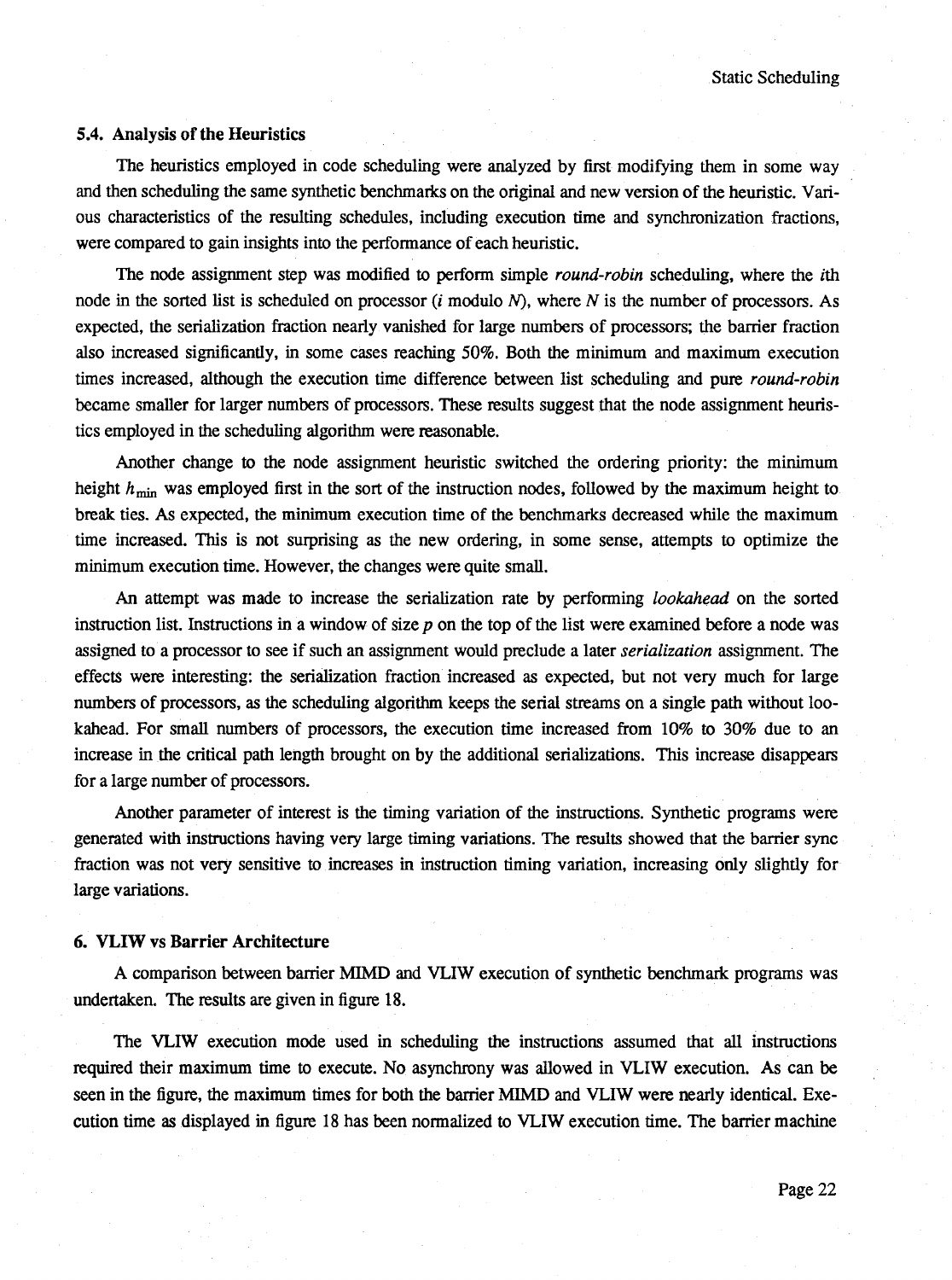

Figure 18: VLIW vs Barrier Architecture (60 Instrs. and 10 Vars.)

took slightly longer to complete execution for smaller numbers of processors because more barriers were required due to instruction execution variatioa

The minimum barrier MIMD completion time was about 25% lower than the VLIW completion time, and average barrier completion time will fall between the minimum and maximum times, the exact value being determined by the probability distributions of the variable-execution-time instructions. It should be noted that an optimal schedule (completion time equal to the critical path time) was determined for almost all the synthetic benchmarks for the comparison.

These results suggest that it is important to reduce the maximum execution time for instructions, and this is traditionally done in VLIWs by adding extra hardware for such operations as integer and floating-point multiplies. Also, memory reference delays are reduced by having multiple paths to memory banks and through careful scheduling of memory references to avoid bank conflicts [CNOPR88].

#### 7. Conclusions

VLIW architectures have proven to be capable of providing consistently good performance over a larger range of programs than vector processors; the barrier MIMD architectures hold great promise for extending this range even further. Whereas VLIW architectures cannot achieve efficient parallel execution of while loops, subroutine calls, and variable-execution-time instructions, barrier MIMDs provide a hardware mechanism which allows VLIW-Iike static scheduling to be applied to all these constructs.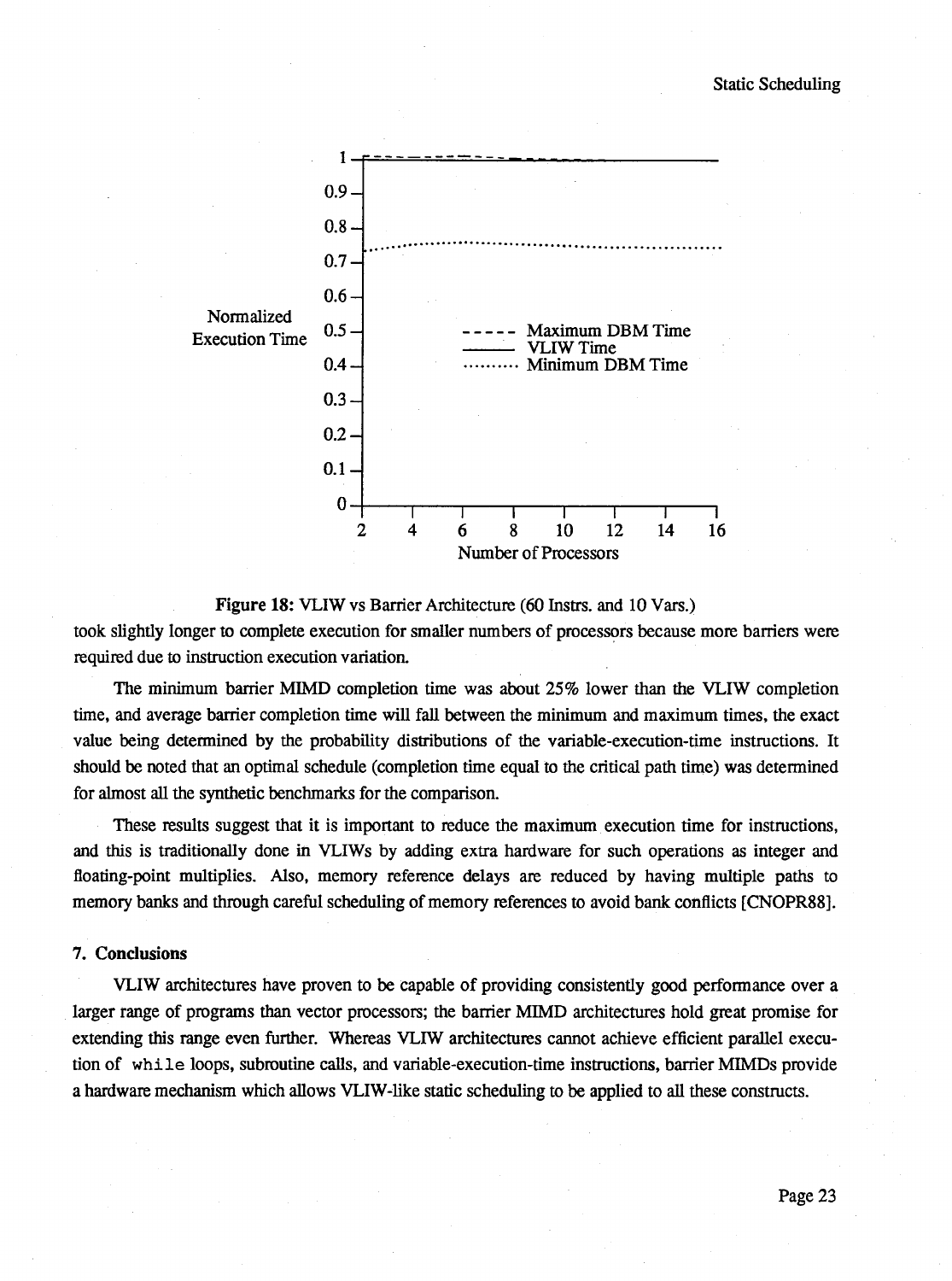Barrier MIMD hardware has been shown to be easily and efficiently implementable [OKDi90]; hence, the prime question is whether a reasonable approximate solution to the NP-complete problem of static code scheduling for such machines can be found. In this paper, we have presented a set of algorithms which efficiently implements this code scheduling. Further, we have shown the proposed algorithms to perform very well, citing the results from applying these algorithms to over 3500 synthetic benchmark programs.

Ongoing work includes the extension of the basic scheduling techniques to more complex code structures (including arbitrary control flow) and the possible application of the barrier scheduling techniques to remove some synchronizations in conventional MIMD architectures. We are also working toward a complete machine design, the CARP (Compiler-oriented Architecture Research at Purdue) machine [DSC089], that incorporates the barrier MIMD mechanism as well as various other novel compiler/architecture interactions.

#### References

[AhoSU86] [AhHU74] [AlWo75] [BrCJ89] [Call87] [CNOPR88] [DiSc88] [DSOZ89] [DSC089] [Elli85] A. V. Aho, R. Sethi, and J. D. UUman, *Compilers: Principles, Techniques, and Tools,* Addison-Wesley, Reading, MA, 1986. A.V. Aho, J.E. Hopcroft, and J.D. Ullman, *The Design and Analysis of Computer Algorithms.* Addison-Wesley, Reading, MA, 1974. W.G. Alexander and D.B. Wortman, " Static and Dynamic Characteristics of XPL Programs,' ' *IEEE Computer,* November 1975, pp. 41-46. E. C. Bronson, T. L. Casavant, L. H. Jamieson, " Experimental Application-Driven Architecture Analysis of a SIMD/MIMD ParaUel Processing System," *Proc. 1989 Int. Conf Parallel Processing,* vol. I, pp. 59-67, Aug. 1989. Also to appear in *IEEE Transactions on Parallel and Distributed Systems,* Spring 1990. C.D. CaUahan **n,** *A Global Approach to the Detection of Parallelism, PhD. Dissertation,* Rice University, March 1987. R. P. ColweU, R. P. Nix, J. J. O'DonneU, D. B. Papworth, and P. K. Rodman, "A VLIW Architecture for a Trace Scheduling Compiler," *IEEE Trans. on Computers*, vol. C-37, no. 8, pp. 967-979, Aug. 1988. H.G. Dietz and T. Schwederski, "Extending Static Synchronization Beyond VLIW," *Technical Report TR-EE 88-25,* Purdue University, School of Electrical Engineering, June 1988. H. G. Dietz, T. Schwederski, M. T. O'Keefe, and A. Zaafrani, "" Extending Static Synchronization Beyond VLIW," *Supercomputing 89,* pp. 416-425, Reno, NV, Nov. 1989. H.G. Dietz, H.J. Siegel, W.E. Cohen, M.T. O'Keefe, et al., "A Compiler-Oriented Architecture: The CARP Machine," *Fourth SIAM Conference on Parallel Processing for Scientific Computing,* Chicago, IL, December 1989. J. R. EHis, *Bulldog: A Compiler for VUW Architectures.* Cambridge, MA: MIT Press, 1985.